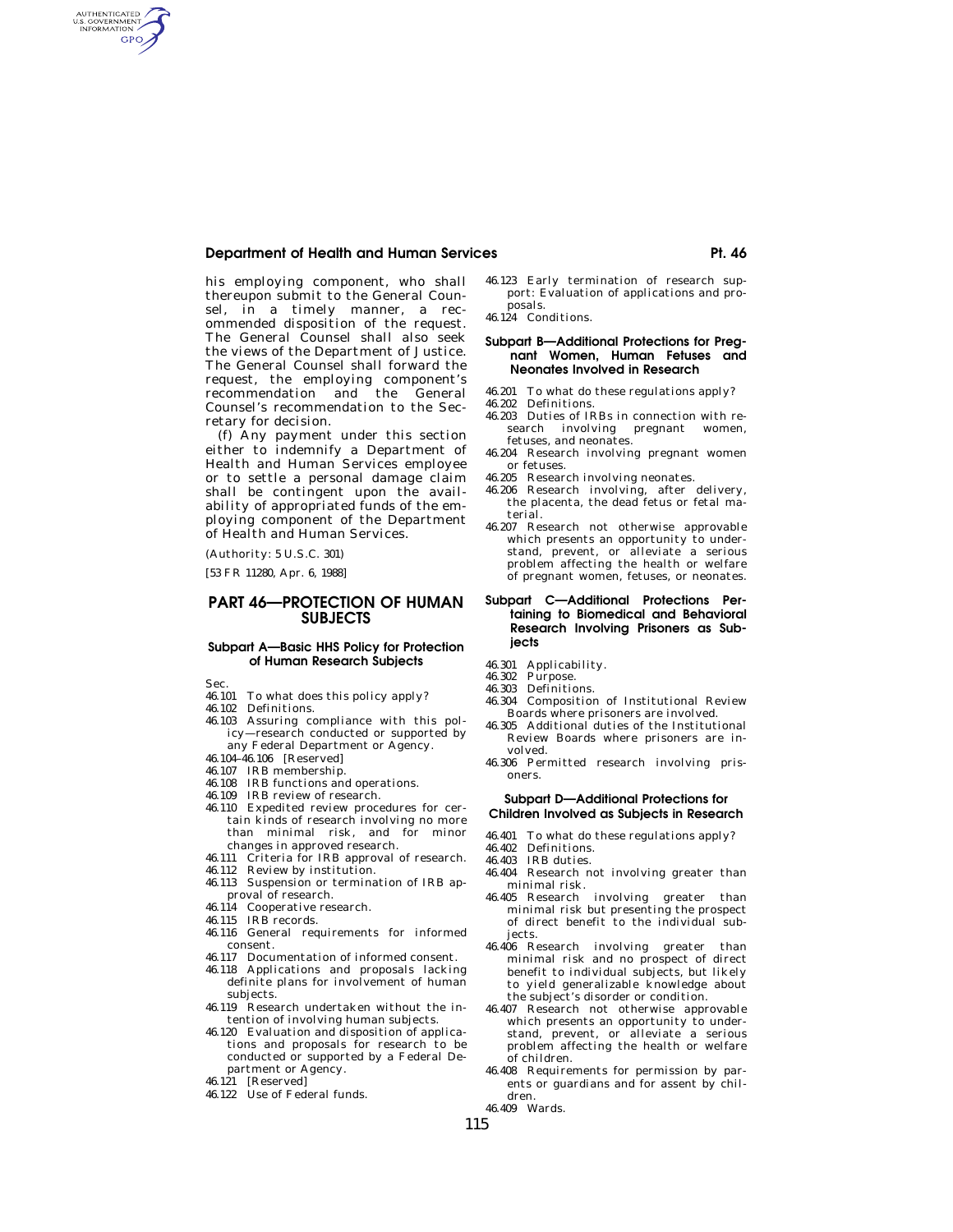AUTHORITY: 5 U.S.C. 301; 42 U.S.C. 289(a).

EDITORIAL NOTE: The Department of Health and Human Services issued a notice of waiver regarding the requirements set forth in part 46, relating to protection of human subjects, as they pertain to demonstration projects, approved under section 1115 of the Social Security Act, which test the use of cost—sharing, such as deductibles, copayment and coinsurance, in the Medicaid program. For further information see 47 FR 9208, Mar. 4, 1982.

# **Subpart A—Basic HHS Policy for Protection of Human Research Subjects**

AUTHORITY: 5 U.S.C. 301; 42 U.S.C. 289, 42 U.S.C. 300v–1(b).

SOURCE: 56 FR 28012, 28022, June 18, 1991, unless otherwise noted.

#### **§ 46.101 To what does this policy apply?**

(a) Except as provided in paragraph (b) of this section, this policy applies to all research involving human subjects conducted, supported or otherwise subject to regulation by any federal department or agency which takes appropriate administrative action to make the policy applicable to such research. This includes research conducted by federal civilian employees or military personnel, except that each department or agency head may adopt such procedural modifications as may be appropriate from an administrative standpoint. It also includes research conducted, supported, or otherwise subject to regulation by the federal government outside the United States.

(1) Research that is conducted or supported by a federal department or agency, whether or not it is regulated as defined in §46.102(e), must comply with all sections of this policy.

(2) Research that is neither conducted nor supported by a federal department or agency but is subject to regulation as defined in §46.102(e) must be reviewed and approved, in compliance with §46.101, §46.102, and §46.107 through §46.117 of this policy, by an institutional review board (IRB) that operates in accordance with the pertinent requirements of this policy.

(b) Unless otherwise required by department or agency heads, research ac-

**§ 46.101 45 CFR Subtitle A (10–1–05 Edition)** 

tivities in which the only involvement of human subjects will be in one or more of the following categories are exempt from this policy:

(1) Research conducted in established or commonly accepted educational settings, involving normal educational practices, such as (i) research on regular and special education instructional strategies, or (ii) research on the effectiveness of or the comparison among instructional techniques, curricula, or classroom management methods.

(2) Research involving the use of educational tests (cognitive, diagnostic, aptitude, achievement), survey procedures, interview procedures or observation of public behavior, unless:

(i) Information obtained is recorded in such a manner that human subjects can be identified, directly or through identifiers linked to the subjects; and (ii) any disclosure of the human subjects' responses outside the research could reasonably place the subjects at risk of criminal or civil liability or be damaging to the subjects' financial standing, employability, or reputation.

(3) Research involving the use of educational tests (cognitive, diagnostic, aptitude, achievement), survey procedures, interview procedures, or observation of public behavior that is not exempt under paragraph (b)(2) of this section, if:

(i) The human subjects are elected or appointed public officials or candidates for public office; or (ii) federal statute(s) require(s) without exception that the confidentiality of the personally identifiable information will be maintained throughout the research and thereafter.

(4) Research, involving the collection or study of existing data, documents, records, pathological specimens, or diagnostic specimens, if these sources are publicly available or if the information is recorded by the investigator in such a manner that subjects cannot be identified, directly or through identifiers linked to the subjects.

(5) Research and demonstration projects which are conducted by or subject to the approval of department or agency heads, and which are designed to study, evaluate, or otherwise examine: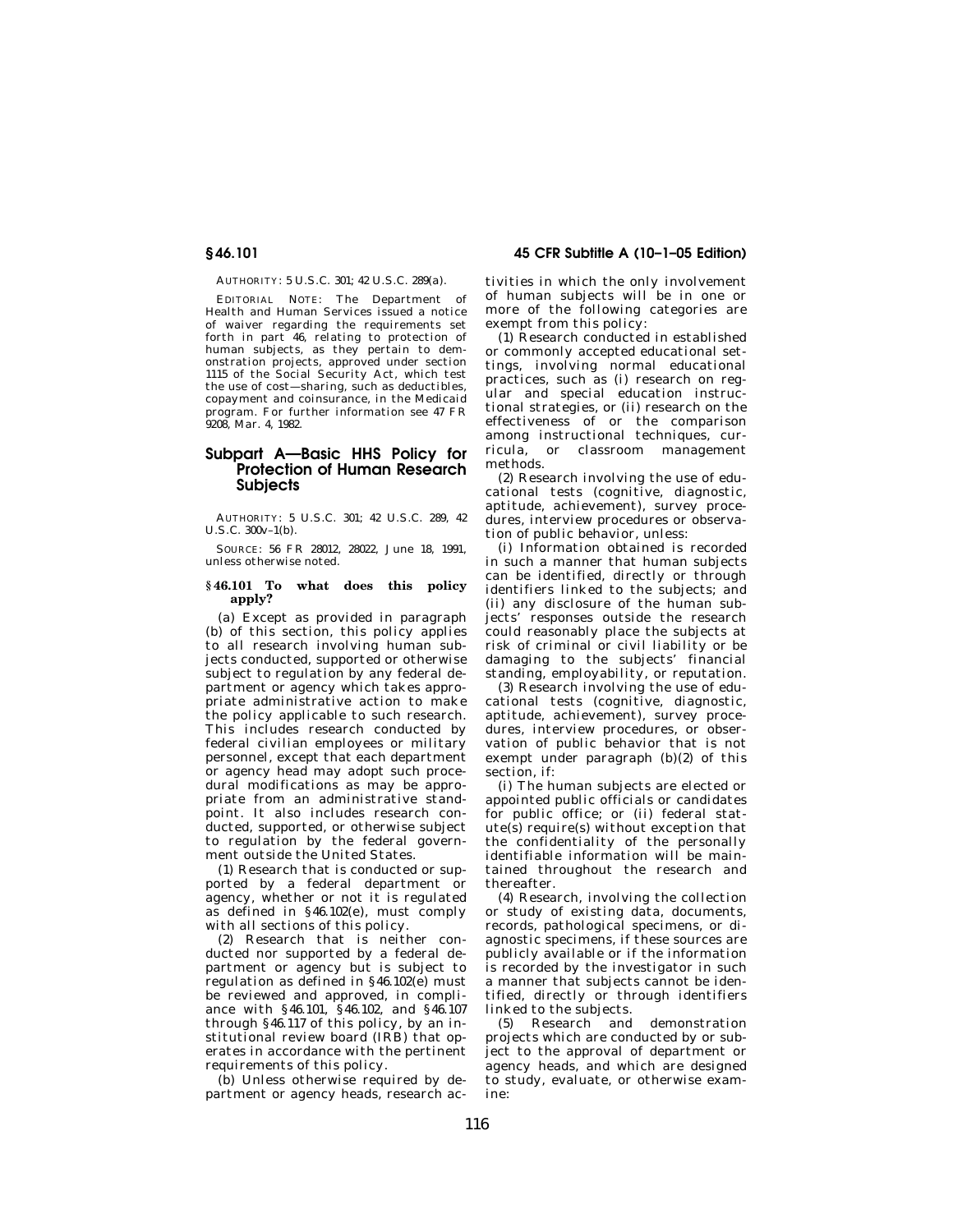(i) Public benefit or service programs; (ii) procedures for obtaining benefits or services under those programs; (iii) possible changes in or alternatives to those programs or procedures; or (iv) possible changes in methods or levels of payment for benefits or services under those programs.

(6) Taste and food quality evaluation and consumer acceptance studies, (i) if wholesome foods without additives are consumed or (ii) if a food is consumed that contains a food ingredient at or below the level and for a use found to be safe, or agricultural chemical or environmental contaminant at or below the level found to be safe, by the Food and Drug Administration or approved by the Environmental Protection Agency or the Food Safety and Inspection Service of the U.S. Department of Agriculture.

(c) Department or agency heads retain final judgment as to whether a particular activity is covered by this policy.

(d) Department or agency heads may require that specific research activities or classes of research activities conducted, supported, or otherwise subject to regulation by the department or agency but not otherwise covered by this policy, comply with some or all of the requirements of this policy.

(e) Compliance with this policy requires compliance with pertinent federal laws or regulations which provide additional protections for human subjects.

(f) This policy does not affect any state or local laws or regulations which may otherwise be applicable and which provide additional protections for human subjects.

(g) This policy does not affect any foreign laws or regulations which may otherwise be applicable and which provide additional protections to human subjects of research.

(h) When research covered by this policy takes place in foreign countries, procedures normally followed in the .<br>foreign countries to protect human subjects may differ from those set forth in this policy. [An example is a foreign institution which complies with guidelines consistent with the World Medical Assembly Declaration (Declaration of Helsinki amended 1989)

issued either by sovereign states or by an organization whose function for the protection of human research subjects is internationally recognized.] In these circumstances, if a department or agency head determines that the procedures prescribed by the institution afford protections that are at least equivalent to those provided in this policy, the department or agency head may approve the substitution of the foreign procedures in lieu of the procedural requirements provided in this policy. Except when otherwise required by statute, Executive Order, or the department or agency head, notices of these actions as they occur will be published in the FEDERAL REGISTER or will be otherwise published as provided in department or agency procedures.

(i) Unless otherwise required by law, department or agency heads may waive the applicability of some or all of the provisions of this policy to specific research activities or classes of research activities otherwise covered by this policy. Except when otherwise required by statute or Executive Order, the department or agency head shall forward advance notices of these actions to the Office for Human Research Protections, Department of Health and Human Services (HHS), or any successor office, and shall also publish them in the FEDERAL REGISTER or in such other manner as provided in department or agency procedures.1

[56 FR 28012, 28022, June 18, 1991; 56 FR 29756, June 28, 1991, as amended at 70 FR 36328, June 23, 2005]

<sup>1</sup> Institutions with HHS-approved assurances on file will abide by provisions of title 45 CFR part 46 subparts A–D. Some of the other Departments and Agencies have incorporated all provisions of title 45 CFR part 46 into their policies and procedures as well. However, the exemptions at 45 CFR 46.101(b) do not apply to research involving prisoners, subpart C. The exemption at 45 CFR 46.101(b)(2), for research involving survey or interview procedures or observation of public behavior, does not apply to research with children, subpart D, except for research involving observations of public behavior when the investigator(s) do not participate in the activities being observed.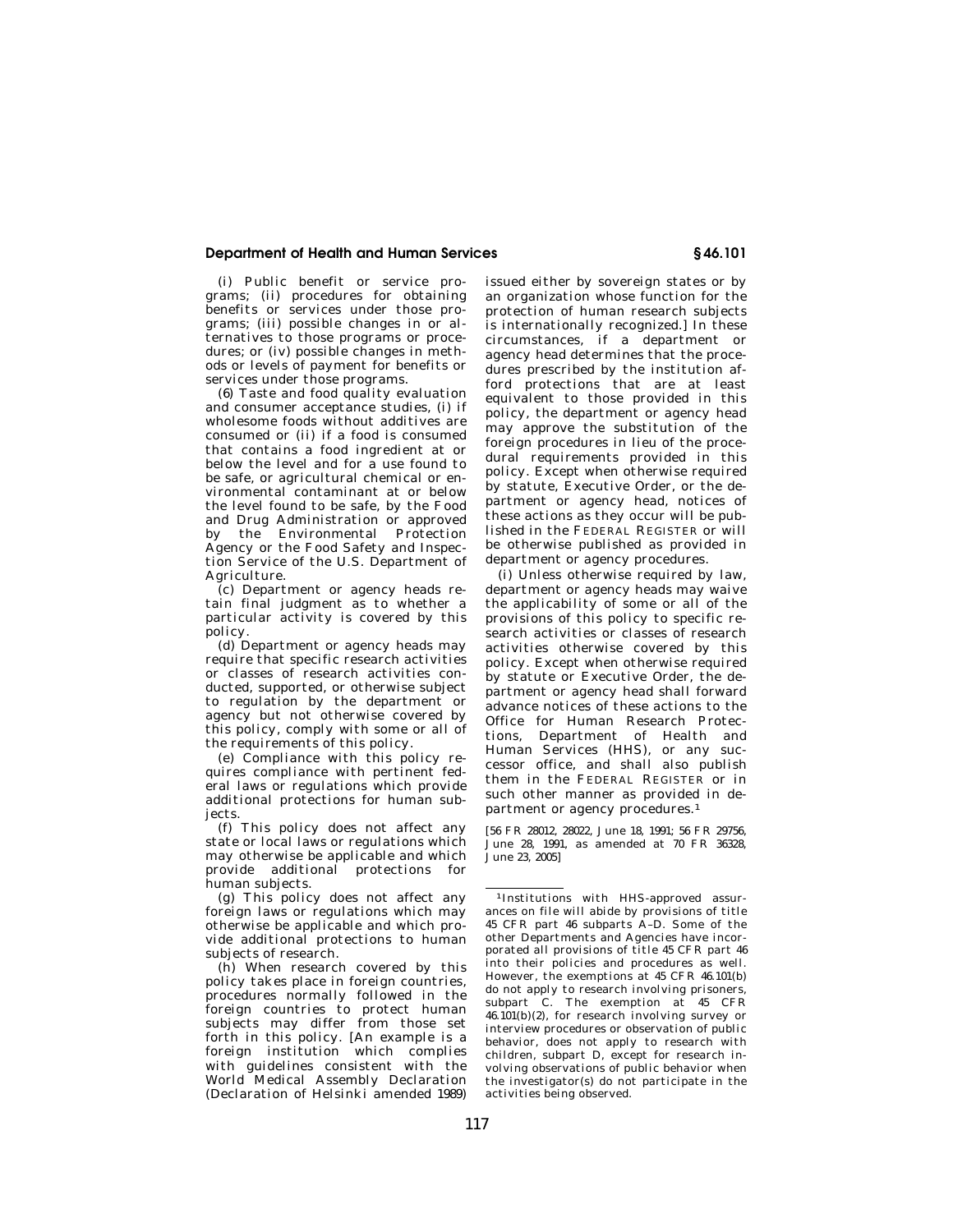# **§ 46.102 Definitions.**

(a) *Department or agency head* means the head of any federal department or agency and any other officer or employee of any department or agency to whom authority has been delegated.

(b) *Institution* means any public or private entity or agency (including federal, state, and other agencies).

(c) *Legally authorized representative*  means an individual or judicial or other body authorized under applicable law to consent on behalf of a prospective subject to the subject's participation in the procedure(s) involved in the research.

(d) *Research* means a systematic investigation, including research development, testing and evaluation, designed to develop or contribute to generalizable knowledge. Activities which meet this definition constitute research for purposes of this policy, whether or not they are conducted or supported under a program which is considered research for other purposes. For example, some demonstration and service programs may include research activities.

(e) *Research subject to regulation,* and similar terms are intended to encompass those research activities for which a federal department or agency has specific responsibility for regulating as a research activity, (for example, Investigational New Drug requirements administered by the Food and Drug Administration). It does not include research activities which are incidentally regulated by a federal department or agency solely as part of the department's or agency's broader responsibility to regulate certain types of activities whether research or non-research in nature (for example, Wage and Hour requirements administered by the Department of Labor).

(f) *Human subject* means a living individual about whom an investigator (whether professional or student) conducting research obtains

(1) Data through intervention or interaction with the individual, or

(2) Identifiable private information. *Intervention* includes both physical procedures by which data are gathered (for example, venipuncture) and manipulations of the subject or the subject's environment that are performed for re-

# **§ 46.102 45 CFR Subtitle A (10–1–05 Edition)**

search purposes. Interaction includes communication or interpersonal contact between investigator and subject. *Private information* includes information about behavior that occurs in a context in which an individual can reasonably expect that no observation or recording is taking place, and information which has been provided for specific purposes by an individual and which the individual can reasonably expect will not be made public (for example, a medical record). Private information must be individually identifiable (i.e., the identity of the subject is or may readily be ascertained by the investigator or associated with the information) in order for obtaining the information to constitute research involving human subjects.

(g) *IRB* means an institutional review board established in accord with and for the purposes expressed in this policy.

(h) *IRB approval* means the determination of the IRB that the research has been reviewed and may be conducted at an institution within the constraints set forth by the IRB and by other institutional and federal requirements.

(i) *Minimal risk* means that the probability and magnitude of harm or discomfort anticipated in the research are not greater in and of themselves than those ordinarily encountered in daily life or during the performance of routine physical or psychological examinations or tests.

(j) *Certification* means the official notification by the institution to the supporting department or agency, in accordance with the requirements of this policy, that a research project or activity involving human subjects has been reviewed and approved by an IRB in accordance with an approved assurance.

#### **§ 46.103 Assuring compliance with this policy—research conducted or supported by any Federal Department or Agency.**

(a) Each institution engaged in research which is covered by this policy and which is conducted or supported by a federal department or agency shall provide written assurance satisfactory to the department or agency head that it will comply with the requirements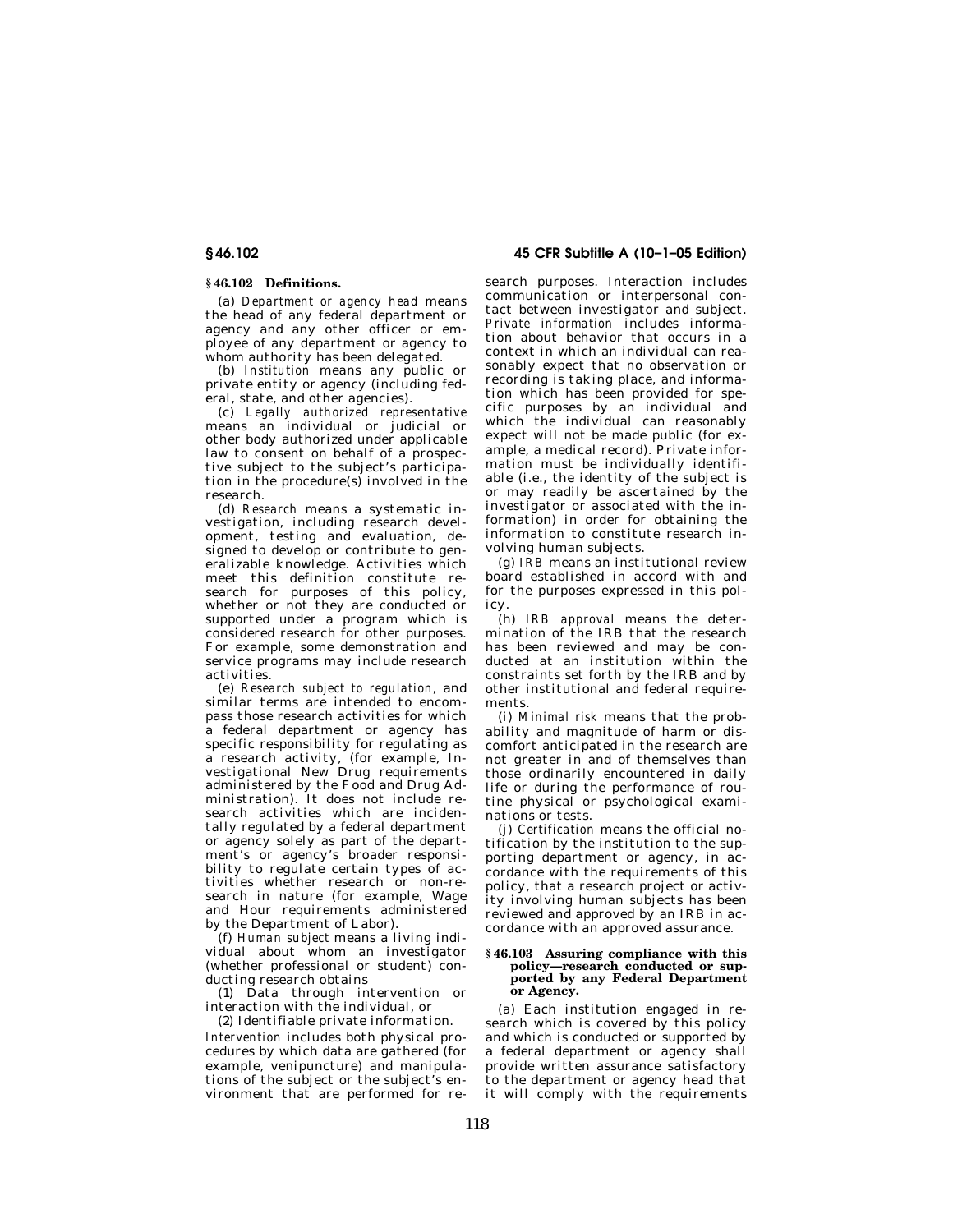set forth in this policy. In lieu of requiring submission of an assurance, individual department or agency heads shall accept the existence of a current assurance, appropriate for the research in question, on file with the Office for Human Research Protections, HHS, or any successor office, and approved for federalwide use by that office. When the existence of an HHS-approved assurance is accepted in lieu of requiring submission of an assurance, reports (except certification) required by this policy to be made to department and agency heads shall also be made to the Office for Human Research Protections, HHS, or any successor office.

(b) Departments and agencies will conduct or support research covered by this policy only if the institution has an assurance approved as provided in this section, and only if the institution has certified to the department or agency head that the research has been reviewed and approved by an IRB provided for in the assurance, and will be subject to continuing review by the IRB. Assurances applicable to federally supported or conducted research shall at a minimum include:

(1) A statement of principles governing the institution in the discharge of its responsibilities for protecting the rights and welfare of human subjects of research conducted at or sponsored by the institution, regardless of whether the research is subject to federal regulation. This may include an appropriate existing code, declaration, or statement of ethical principles, or a statement formulated by the institution itself. This requirement does not preempt provisions of this policy applicable to department- or agency-supported or regulated research and need not be applicable to any research exempted or waived under §46.101 (b) or (i).

(2) Designation of one or more IRBs established in accordance with the requirements of this policy, and for which provisions are made for meeting space and sufficient staff to support the IRB's review and recordkeeping duties.

(3) A list of IRB members identified by name; earned degrees; representative capacity; indications of experience such as board certifications, licenses, etc., sufficient to describe each member's chief anticipated contributions to IRB deliberations; and any employment or other relationship between each member and the institution; for example: full-time employee, part-time employee, member of governing panel or board, stockholder, paid or unpaid consultant. Changes in IRB membership shall be reported to the department or agency head, unless in accord with  $§46.103(a)$  of this policy, the existence of an HHS-approved assurance is accepted. In this case, change in IRB membership shall be reported to the Office for Human Research Protections, HHS, or any successor office.

(4) Written procedures which the IRB will follow (i) for conducting its initial and continuing review of research and for reporting its findings and actions to the investigator and the institution; (ii) for determining which projects require review more often than annually and which projects need verification from sources other than the investigators that no material changes have occurred since previous IRB review; and (iii) for ensuring prompt reporting to the IRB of proposed changes in a research activity, and for ensuring that such changes in approved research, during the period for which IRB approval has already been given, may not be initiated without IRB review and approval except when necessary to eliminate apparent immediate hazards to the subject.

(5) Written procedures for ensuring prompt reporting to the IRB, appropriate institutional officials, and the department or agency head of (i) any unanticipated problems involving risks to subjects or others or any serious or continuing noncompliance with this policy or the requirements or determinations of the IRB and (ii) any suspension or termination of IRB approval.

(c) The assurance shall be executed by an individual authorized to act for the institution and to assume on behalf of the institution the obligations imposed by this policy and shall be filed in such form and manner as the department or agency head prescribes.

(d) The department or agency head will evaluate all assurances submitted in accordance with this policy through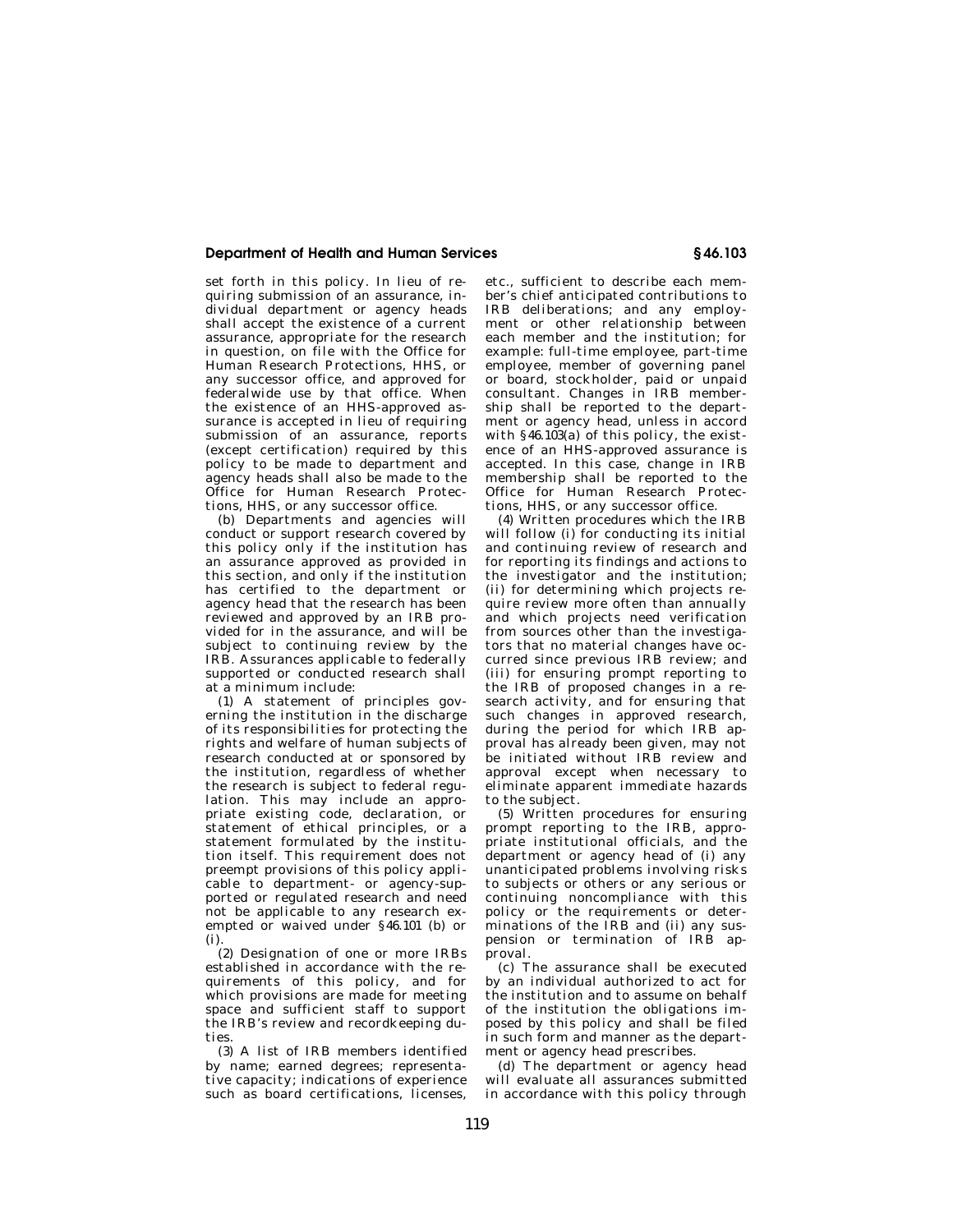such officers and employees of the department or agency and such experts or consultants engaged for this purpose as the department or agency head determines to be appropriate. The department or agency head's evaluation will take into consideration the adequacy of the proposed IRB in light of the anticipated scope of the institution's research activities and the types of subject populations likely to be involved, the appropriateness of the proposed initial and continuing review procedures in light of the probable risks, and the size and complexity of the institution.

(e) On the basis of this evaluation, the department or agency head may approve or disapprove the assurance, or enter into negotiations to develop an approvable one. The department or agency head may limit the period during which any particular approved assurance or class of approved assurances shall remain effective or otherwise condition or restrict approval.

(f) Certification is required when the research is supported by a federal department or agency and not otherwise exempted or waived under §46.101 (b) or (i). An institution with an approved assurance shall certify that each application or proposal for research covered by the assurance and by §46.103 of this Policy has been reviewed and approved by the IRB. Such certification must be submitted with the application or proposal or by such later date as may be prescribed by the department or agency to which the application or proposal is submitted. Under no condition shall research covered by §46.103 of the Policy be supported prior to receipt of the certification that the research has been reviewed and approved by the IRB. Institutions without an approved assurance covering the research shall certify within 30 days after receipt of a request for such a certification from the department or agency, that the application or proposal has been approved by the IRB. If the certification is not submitted within these time limits, the application or proposal may be returned to the institution.

(Approved by the Office of Management and Budget under Control Number 0990–0260)

[56 FR 28012, 28022, June 18, 1991; 56 FR 29756, June 28, 1991, as amended at 70 FR 36328, June 23, 2005]

# **§§ 46.104—46.106 45 CFR Subtitle A (10–1–05 Edition)**

# **§§ 46.104—46.106 [Reserved]**

# **§ 46.107 IRB membership.**

(a) Each IRB shall have at least five members, with varying backgrounds to promote complete and adequate review of research activities commonly conducted by the institution. The IRB shall be sufficiently qualified through the experience and expertise of its members, and the diversity of the members, including consideration of race, gender, and cultural backgrounds and sensitivity to such issues as community attitudes, to promote respect for its advice and counsel in safeguarding the rights and welfare of human subjects. In addition to possessing the professional competence necessary to review specific research activities, the IRB shall be able to ascertain the acceptability of proposed research in terms of institutional commitments and regulations, applicable law, and standards of professional conduct and practice. The IRB shall therefore include persons knowledgeable in these areas. If an IRB regularly reviews research that involves a vulnerable category of subjects, such as children, prisoners, pregnant women, or handicapped or mentally disabled persons, consideration shall be given to the inclusion of one or more individuals who are knowledgeable about and experienced in working with these subjects.

(b) Every nondiscriminatory effort will be made to ensure that no IRB consists entirely of men or entirely of women, including the institution's consideration of qualified persons of both sexes, so long as no selection is made to the IRB on the basis of gender. No IRB may consist entirely of members of one profession.

(c) Each IRB shall include at least one member whose primary concerns are in scientific areas and at least one member whose primary concerns are in nonscientific areas.

(d) Each IRB shall include at least one member who is not otherwise affiliated with the institution and who is not part of the immediate family of a person who is affiliated with the institution.

(e) No IRB may have a member participate in the IRB's initial or continuing review of any project in which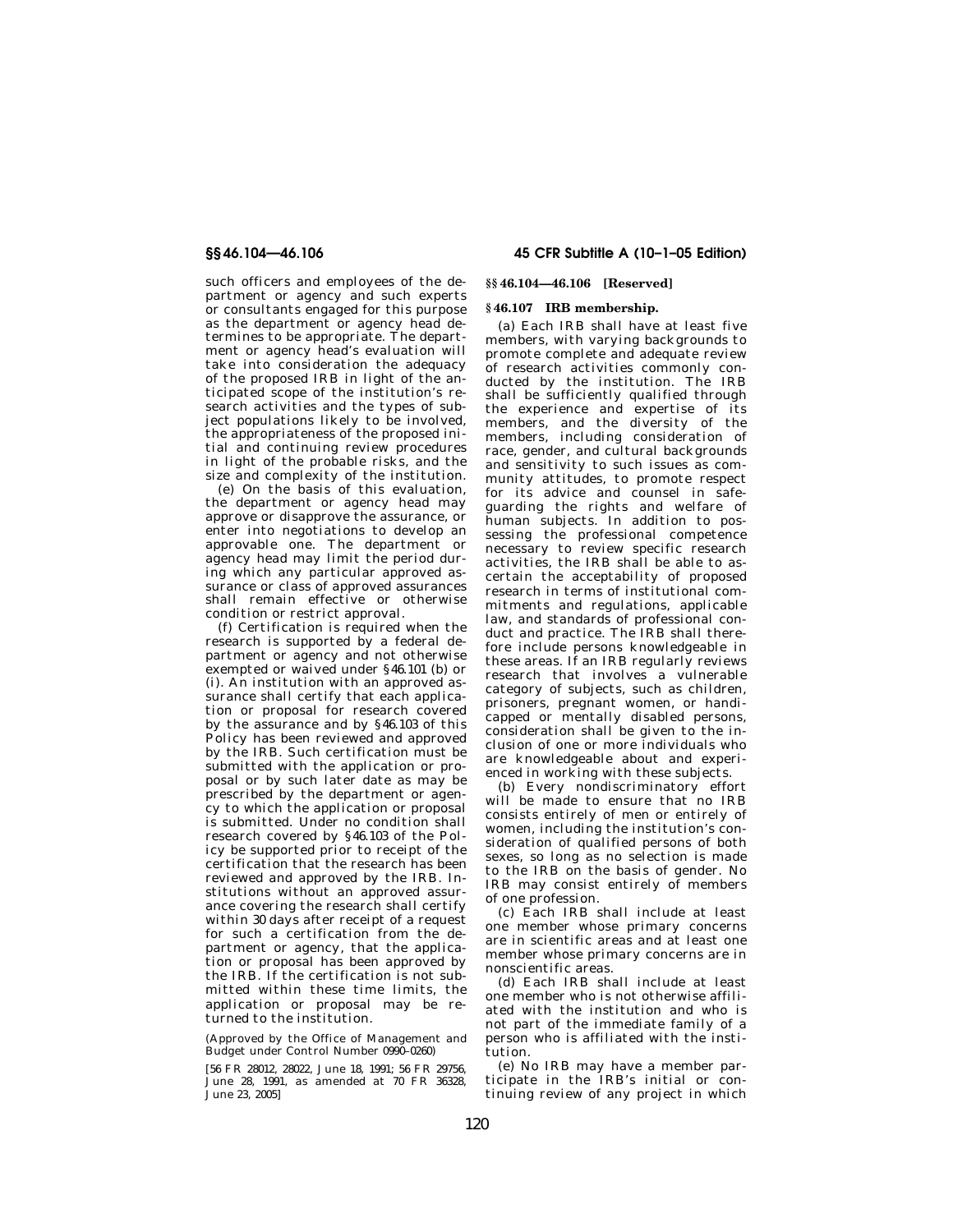the member has a conflicting interest, except to provide information requested by the IRB.

(f) An IRB may, in its discretion, invite individuals with competence in special areas to assist in the review of issues which require expertise beyond or in addition to that available on the IRB. These individuals may not vote with the IRB.

# **§ 46.108 IRB functions and operations.**

In order to fulfill the requirements of this policy each IRB shall:

(a) Follow written procedures in the same detail as described in §46.103(b)(4) and, to the extent required by, §46.103(b)(5).

(b) Except when an expedited review procedure is used (see §46.110), review proposed research at convened meetings at which a majority of the members of the IRB are present, including at least one member whose primary concerns are in nonscientific areas. In order for the research to be approved, it shall receive the approval of a majority of those members present at the meeting.

### **§ 46.109 IRB review of research.**

(a) An IRB shall review and have authority to approve, require modifications in (to secure approval), or disapprove all research activities covered by this policy.

(b) An IRB shall require that information given to subjects as part of informed consent is in accordance with §46.116. The IRB may require that information, in addition to that specifically mentioned in §46.116, be given to the subjects when in the IRB's judgment the information would meaningfully add to the protection of the rights and welfare of subjects.

(c) An IRB shall require documentation of informed consent or may waive documentation in accordance with §46.117.

(d) An IRB shall notify investigators and the institution in writing of its decision to approve or disapprove the proposed research activity, or of modifications required to secure IRB approval of the research activity. If the IRB decides to disapprove a research activity, it shall include in its written notification a statement of the reasons for its decision and give the investigator an opportunity to respond in person or in writing.

(e) An IRB shall conduct continuing review of research covered by this policy at intervals appropriate to the degree of risk, but not less than once per year, and shall have authority to observe or have a third party observe the consent process and the research.

(Approved by the Office of Management and Budget under Control Number 0990–0260)

[56 FR 28012, 28022, June 18, 1991, as amended at 70 FR 36328, June 23, 2005]

#### **§ 46.110 Expedited review procedures for certain kinds of research involving no more than minimal risk, and for minor changes in approved research.**

(a) The Secretary, HHS, has established, and published as a Notice in the FEDERAL REGISTER, a list of categories of research that may be reviewed by the IRB through an expedited review procedure. The list will be amended, as appropriate after consultation with other departments and agencies, through periodic republication by the Secretary, HHS, in the FEDERAL REG-ISTER. A copy of the list is available from the Office for Human Research Protections, HHS, or any successor office.

(b) An IRB may use the expedited review procedure to review either or both of the following:

(1) Some or all of the research appearing on the list and found by the reviewer(s) to involve no more than minimal risk,

(2) Minor changes in previously approved research during the period (of one year or less) for which approval is authorized.

Under an expedited review procedure, the review may be carried out by the IRB chairperson or by one or more experienced reviewers designated by the chairperson from among members of the IRB. In reviewing the research, the reviewers may exercise all of the authorities of the IRB except that the reviewers may not disapprove the research. A research activity may be disapproved only after review in accordance with the non-expedited procedure set forth in §46.108(b).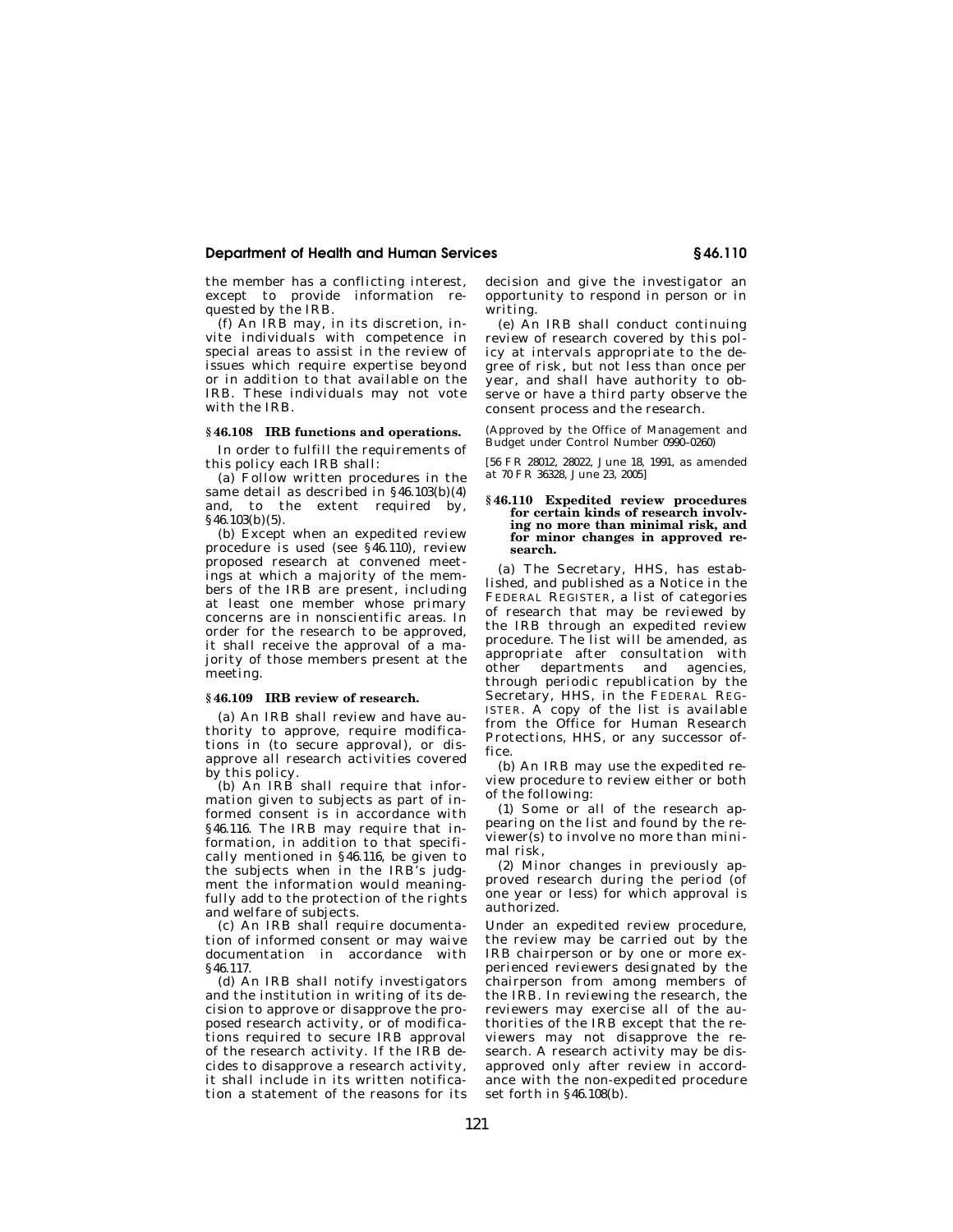**§ 46.111 45 CFR Subtitle A (10–1–05 Edition)** 

(c) Each IRB which uses an expedited review procedure shall adopt a method for keeping all members advised of research proposals which have been approved under the procedure.

(d) The department or agency head may restrict, suspend, terminate, or choose not to authorize an institution's or IRB's use of the expedited review procedure.

[56 FR 28012, 28022, June 18, 1991, as amended at 70 FR 36328, June 23, 2005]

### **§ 46.111 Criteria for IRB approval of research.**

(a) In order to approve research covered by this policy the IRB shall determine that all of the following requirements are satisfied:

(1) Risks to subjects are minimized: (i) By using procedures which are consistent with sound research design and which do not unnecessarily expose subjects to risk, and (ii) whenever appropriate, by using procedures already being performed on the subjects for diagnostic or treatment purposes.

(2) Risks to subjects are reasonable in relation to anticipated benefits, if any, to subjects, and the importance of the knowledge that may reasonably be expected to result. In evaluating risks and benefits, the IRB should consider only those risks and benefits that may result from the research (as distinguished from risks and benefits of therapies subjects would receive even if not participating in the research). The IRB should not consider possible longrange effects of applying knowledge gained in the research (for example, the possible effects of the research on public policy) as among those research risks that fall within the purview of its responsibility.

(3) Selection of subjects is equitable. In making this assessment the IRB should take into account the purposes of the research and the setting in which the research will be conducted and should be particularly cognizant of the special problems of research involving vulnerable populations, such as children, prisoners, pregnant women, mentally disabled persons, or economically or educationally disadvantaged persons.

(4) Informed consent will be sought from each prospective subject or the subject's legally authorized representative, in accordance with, and to the extent required by §46.116.

(5) Informed consent will be appropriately documented, in accordance with, and to the extent required by §46.117.

(6) When appropriate, the research plan makes adequate provision for monitoring the data collected to ensure the safety of subjects.

(7) When appropriate, there are adequate provisions to protect the privacy of subjects and to maintain the confidentiality of data.

(b) When some or all of the subjects are likely to be vulnerable to coercion or undue influence, such as children, prisoners, pregnant women, mentally disabled persons, or economically or educationally disadvantaged persons, additional safeguards have been included in the study to protect the rights and welfare of these subjects.

# **§ 46.112 Review by institution.**

Research covered by this policy that has been approved by an IRB may be subject to further appropriate review and approval or disapproval by officials of the institution. However, those officials may not approve the research if it has not been approved by an IRB.

## **§ 46.113 Suspension or termination of IRB approval of research.**

An IRB shall have authority to suspend or terminate approval of research that is not being conducted in accordance with the IRB's requirements or that has been associated with unexpected serious harm to subjects. Any suspension or termination of approval shall include a statement of the reasons for the IRB's action and shall be reported promptly to the investigator, appropriate institutional officials, and the department or agency head.

(Approved by the Office of Management and Budget under Control Number 0990–0260)

[56 FR 28012, 28022, June 18, 1991, as amended at 70 FR 36328, June 23, 2005]

## **§ 46.114 Cooperative research.**

Cooperative research projects are those projects covered by this policy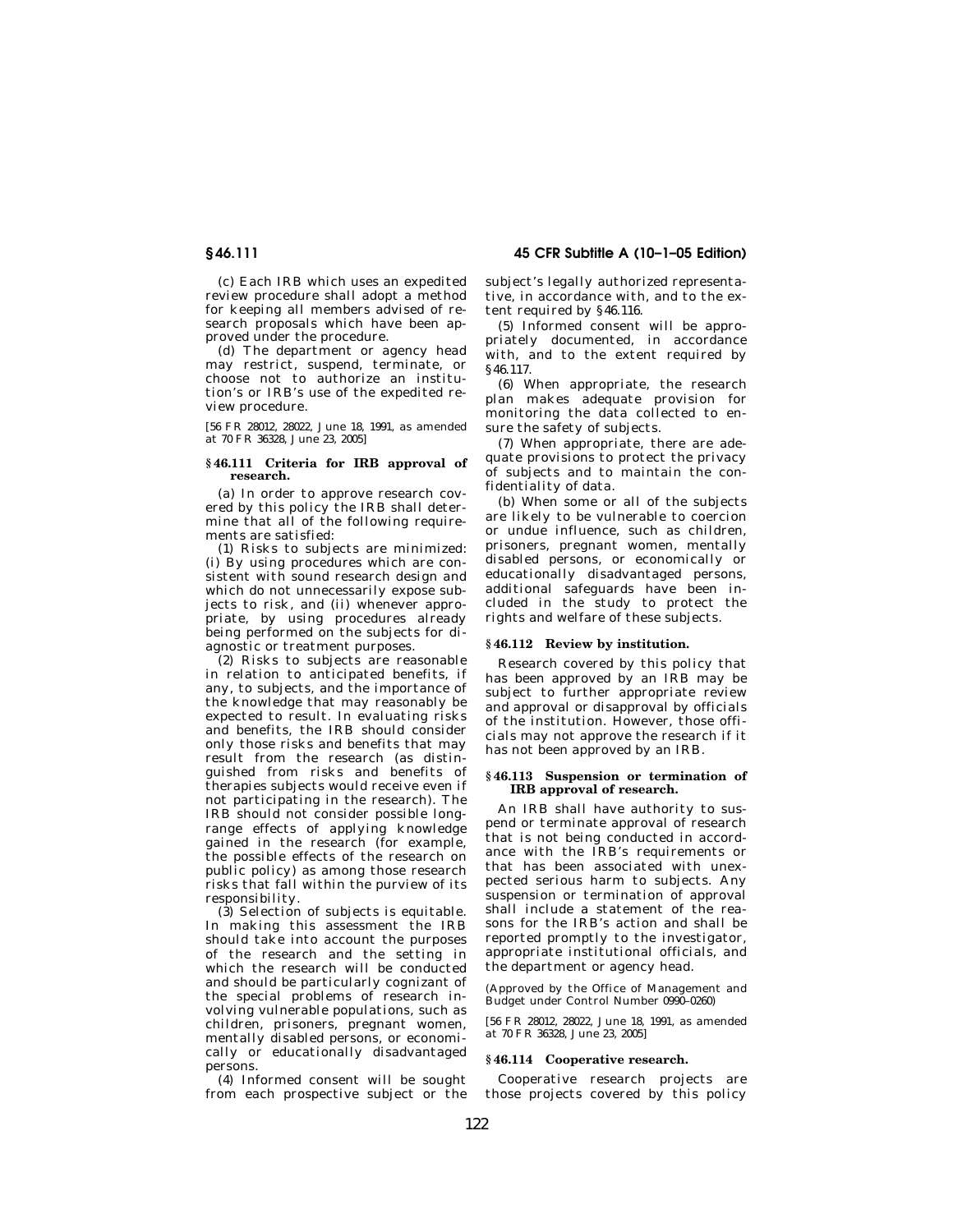which involve more than one institution. In the conduct of cooperative research projects, each institution is responsible for safeguarding the rights and welfare of human subjects and for complying with this policy. With the approval of the department or agency head, an institution participating in a cooperative project may enter into a joint review arrangement, rely upon the review of another qualified IRB, or make similar arrangements for avoiding duplication of effort.

# **§ 46.115 IRB records.**

(a) An institution, or when appropriate an IRB, shall prepare and maintain adequate documentation of IRB activities, including the following:

(1) Copies of all research proposals reviewed, scientific evaluations, if any, that accompany the proposals, approved sample consent documents, progress reports submitted by investigators, and reports of injuries to subjects.

(2) Minutes of IRB meetings which shall be in sufficient detail to show attendance at the meetings; actions taken by the IRB; the vote on these actions including the number of members voting for, against, and abstaining; the basis for requiring changes in or disapproving research; and a written summary of the discussion of controverted issues and their resolution.

(3) Records of continuing review activities.

(4) Copies of all correspondence between the IRB and the investigators.

(5) A list of IRB members in the same detail as described is §46.103(b)(3).

(6) Written procedures for the IRB in the same detail as described in §46.103(b)(4) and §46.103(b)(5).

(7) Statements of significant new findings provided to subjects, as required by §46.116(b)(5).

(b) The records required by this policy shall be retained for at least 3 years, and records relating to research which is conducted shall be retained for at least 3 years after completion of the research. All records shall be accessible for inspection and copying by authorized representatives of the department or agency at reasonable times and in a reasonable manner.

(Approved by the Office of Management and Budget under Control Number 0990–0260)

[56 FR 28012, 28022, June 18, 1991, as amended at 70 FR 36328, June 23, 2005]

## **§ 46.116 General requirements for informed consent.**

Except as provided elsewhere in this policy, no investigator may involve a human being as a subject in research covered by this policy unless the investigator has obtained the legally effective informed consent of the subject or the subject's legally authorized representative. An investigator shall seek such consent only under circumstances that provide the prospective subject or the representative sufficient opportunity to consider whether or not to participate and that minimize the possibility of coercion or undue influence. The information that is given to the subject or the representative shall be in language understandable to the subject or the representative. No informed consent, whether oral or written, may include any exculpatory language through which the subject or the representative is made to waive or appear to waive any of the subject's legal rights, or releases or appears to release the investigator, the sponsor, the institution or its agents from liability for negligence.

(a) Basic elements of informed consent. Except as provided in paragraph (c) or (d) of this section, in seeking informed consent the following information shall be provided to each subject:

(1) A statement that the study involves research, an explanation of the purposes of the research and the expected duration of the subject's participation, a description of the procedures to be followed, and identification of any procedures which are experimental;

(2) A description of any reasonably foreseeable risks or discomforts to the subject;

 $(3)$  A description of any benefits to the subject or to others which may reasonably be expected from the research;

(4) A disclosure of appropriate alternative procedures or courses of treatment, if any, that might be advantageous to the subject;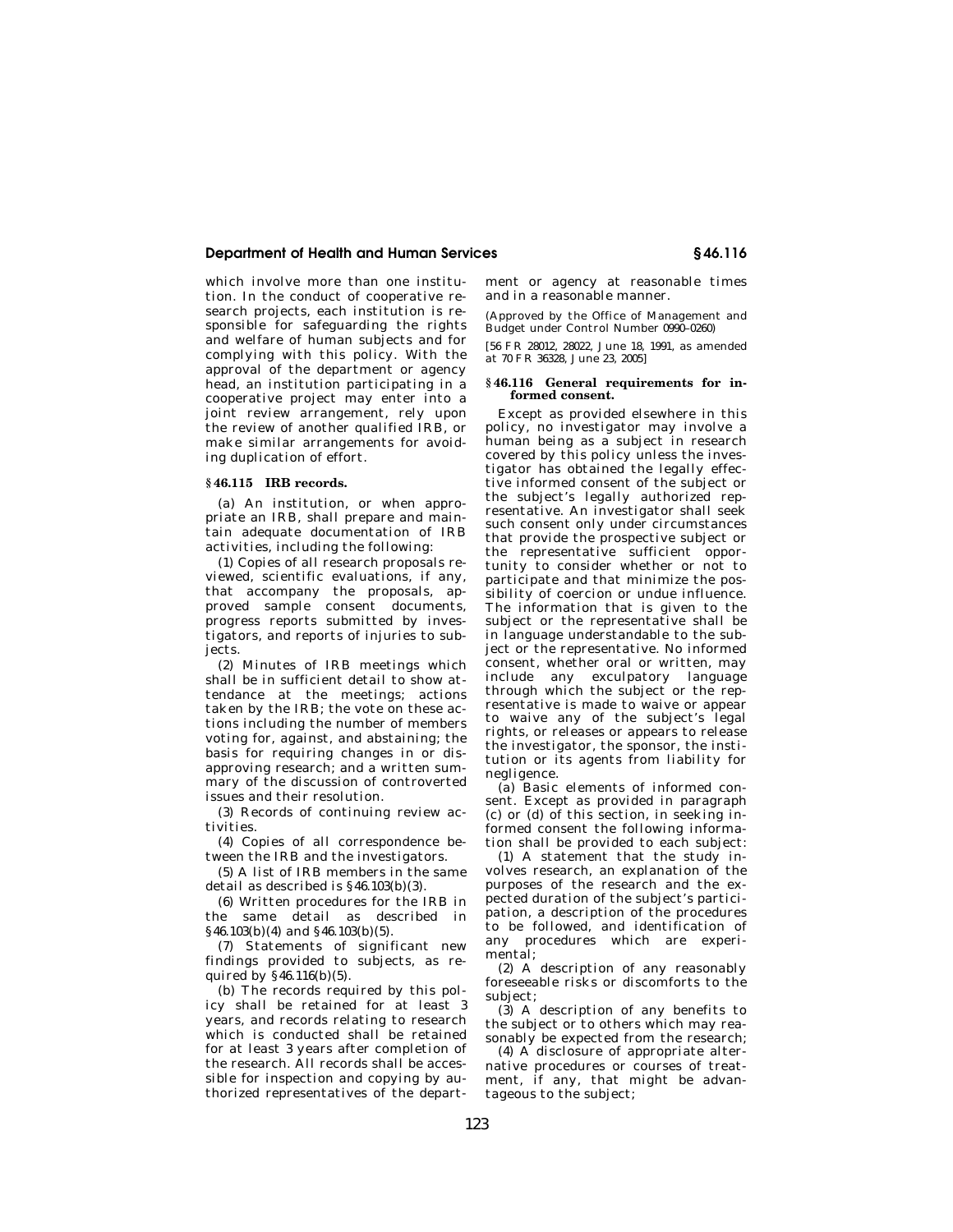**§ 46.116 45 CFR Subtitle A (10–1–05 Edition)** 

(5) A statement describing the extent, if any, to which confidentiality of records identifying the subject will be maintained;

(6) For research involving more than minimal risk, an explanation as to whether any compensation and an explanation as to whether any medical .<br>treatments are available if injury occurs and, if so, what they consist of, or where further information may be obtained;

(7) An explanation of whom to contact for answers to pertinent questions about the research and research subjects' rights, and whom to contact in the event of a research-related injury to the subject; and

(8) A statement that participation is voluntary, refusal to participate will involve no penalty or loss of benefits to which the subject is otherwise entitled, and the subject may discontinue participation at any time without penalty or loss of benefits to which the subject is otherwise entitled.

(b) Additional elements of informed consent. When appropriate, one or more of the following elements of information shall also be provided to each subject:

(1) A statement that the particular treatment or procedure may involve risks to the subject (or to the embryo or fetus, if the subject is or may become pregnant) which are currently unforeseeable;

(2) Anticipated circumstances under which the subject's participation may be terminated by the investigator without regard to the subject's consent;

(3) Any additional costs to the subject that may result from participation in the research;

(4) The consequences of a subject's decision to withdraw from the research and procedures for orderly termination of participation by the subject;

(5) A statement that significant new findings developed during the course of the research which may relate to the subject's willingness to continue participation will be provided to the subject; and

(6) The approximate number of subjects involved in the study.

(c) An IRB may approve a consent procedure which does not include, or which alters, some or all of the elements of informed consent set forth above, or waive the requirement to obtain informed consent provided the IRB finds and documents that:

(1) The research or demonstration project is to be conducted by or subject to the approval of state or local government officials and is designed to study, evaluate, or otherwise examine: (i) Public benefit of service programs; (ii) procedures for obtaining benefits or services under those programs; (iii) possible changes in or alternatives to those programs or procedures; or (iv) possible changes in methods or levels of payment for benefits or services under those programs; and

(2) The research could not practicably be carried out without the waiver or alteration.

(d) An IRB may approve a consent procedure which does not include, or which alters, some or all of the elements of informed consent set forth in this section, or waive the requirements to obtain informed consent provided the IRB finds and documents that:

(1) The research involves no more than minimal risk to the subjects;

(2) The waiver or alteration will not adversely affect the rights and welfare of the subjects;

(3) The research could not practicably be carried out without the waiver or alteration; and

(4) Whenever appropriate, the subjects will be provided with additional pertinent information after participation.

(e) The informed consent requirements in this policy are not intended to preempt any applicable federal, state, or local laws which require additional information to be disclosed in order for informed consent to be legally effective.

(f) Nothing in this policy is intended to limit the authority of a physician to provide emergency medical care, to the extent the physician is permitted to do so under applicable federal, state, or local law.

(Approved by the Office of Management and Budget under Control Number 0990–0260)

[56 FR 28012, 28022, June 18, 1991, as amended at 70 FR 36328, June 23, 2005]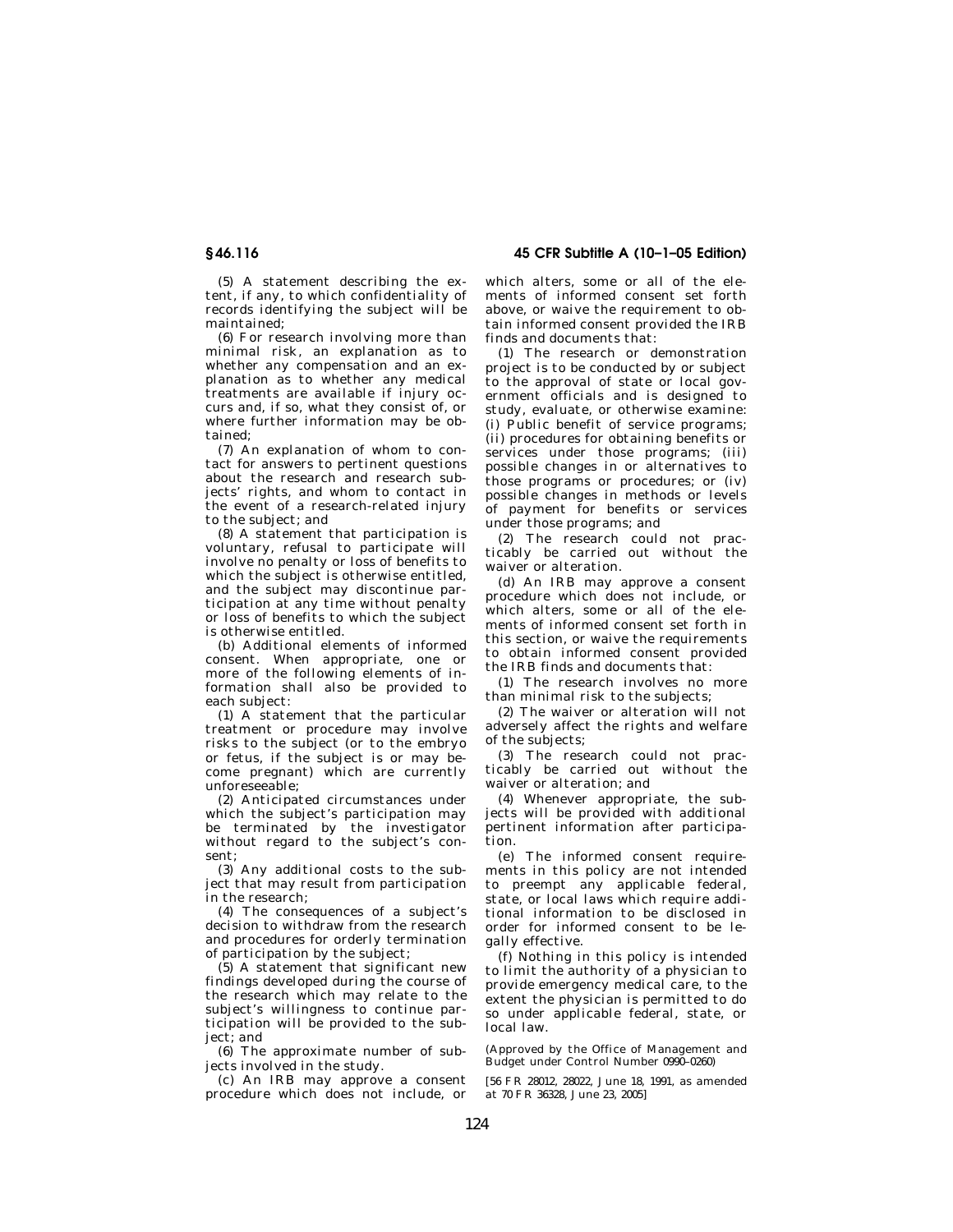### **§ 46.117 Documentation of informed consent.**

(a) Except as provided in paragraph (c) of this section, informed consent shall be documented by the use of a written consent form approved by the IRB and signed by the subject or the subject's legally authorized representative. A copy shall be given to the person signing the form.

(b) Except as provided in paragraph (c) of this section, the consent form may be either of the following:

(1) A written consent document that embodies the elements of informed consent required by §46.116. This form may be read to the subject or the subject's legally authorized representative, but in any event, the investigator shall give either the subject or the representative adequate opportunity to read it before it is signed; or

(2) A short form written consent document stating that the elements of informed consent required by §46.116 have been presented orally to the subject or the subject's legally authorized representative. When this method is used, there shall be a witness to the oral presentation. Also, the IRB shall approve a written summary of what is to be said to the subject or the representative. Only the short form itself is to be signed by the subject or the representative. However, the witness shall sign both the short form and a copy of the summary, and the person actually obtaining consent shall sign a copy of the summary. A copy of the summary shall be given to the subject or the representative, in addition to a copy of the short form.

(c) An IRB may waive the requirement for the investigator to obtain a signed consent form for some or all subjects if it finds either:

(1) That the only record linking the subject and the research would be the consent document and the principal risk would be potential harm resulting from a breach of confidentiality. Each subject will be asked whether the subject wants documentation linking the subject with the research, and the subject's wishes will govern; or

(2) That the research presents no more than minimal risk of harm to subjects and involves no procedures for which written consent is normally required outside of the research context.

In cases in which the documentation requirement is waived, the IRB may require the investigator to provide subjects with a written statement regarding the research.

(Approved by the Office of Management and Budget under Control Number 0990–0260)

[56 FR 28012, 28022, June 18, 1991, as amended at 70 FR 36328, June 23, 2005]

#### **§ 46.118 Applications and proposals lacking definite plans for involvement of human subjects.**

Certain types of applications for grants, cooperative agreements, or contracts are submitted to departments or agencies with the knowledge that subjects may be involved within the period of support, but definite plans would not normally be set forth in the application or proposal. These include activities such as institutional type grants when selection of specific projects is the institution's responsibility; research training grants in which the activities involving subjects remain to be selected; and projects in which human subjects' involvement will depend upon completion of instruments, prior animal studies, or purification of compounds. These applications need not be reviewed by an IRB before an award may be made. However, except for research exempted or waived under §46.101 (b) or (i), no human subjects may be involved in any project supported by these awards until the project has been reviewed and approved by the IRB, as provided in this policy, and certification submitted, by the institution, to the department or agency.

#### **§ 46.119 Research undertaken without the intention of involving human subjects.**

In the event research is undertaken without the intention of involving human subjects, but it is later proposed to involve human subjects in the research, the research shall first be reviewed and approved by an IRB, as provided in this policy, a certification submitted, by the institution, to the department or agency, and final approval given to the proposed change by the department or agency.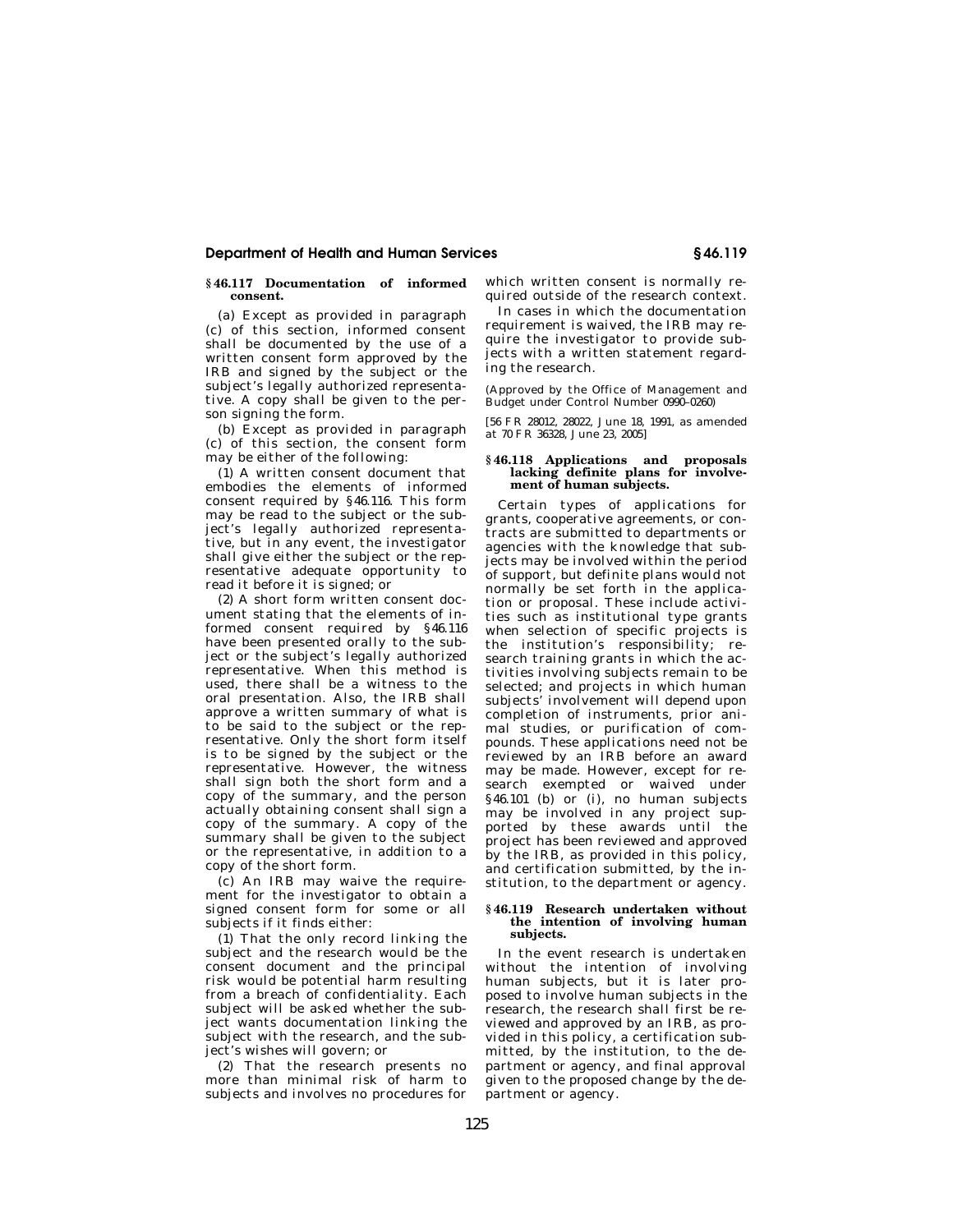#### **§ 46.120 Evaluation and disposition of applications and proposals for research to be conducted or supported by a Federal Department or Agency.**

(a) The department or agency head will evaluate all applications and proposals involving human subjects submitted to the department or agency through such officers and employees of the department or agency and such experts and consultants as the department or agency head determines to be appropriate. This evaluation will take into consideration the risks to the subjects, the adequacy of protection against these risks, the potential benefits of the research to the subjects and others, and the importance of the knowledge gained or to be gained.

(b) On the basis of this evaluation, the department or agency head may approve or disapprove the application or proposal, or enter into negotiations to develop an approvable one.

# **§ 46.121 [Reserved]**

# **§ 46.122 Use of Federal funds.**

Federal funds administered by a department or agency may not be expended for research involving human subjects unless the requirements of this policy have been satisfied.

## **§ 46.123 Early termination of research support: Evaluation of applications and proposals.**

(a) The department or agency head may require that department or agency support for any project be terminated or suspended in the manner prescribed in applicable program requirements, when the department or agency head finds an institution has materially failed to comply with the terms of this policy.

(b) In making decisions about supporting or approving applications or proposals covered by this policy the department or agency head may take into account, in addition to all other eligibility requirements and program criteria, factors such as whether the applicant has been subject to a termination or suspension under paragarph (a) of this section and whether the applicant or the person or persons who would direct or has have directed the

**§ 46.120 45 CFR Subtitle A (10–1–05 Edition)** 

scientific and technical aspects of an activity has have, in the judgment of the department or agency head, materially failed to discharge responsibility for the protection of the rights and welfare of human subjects (whether or not the research was subject to federal regulation).

#### **§ 46.124 Conditions.**

With respect to any research project or any class of research projects the department or agency head may impose additional conditions prior to or at the time of approval when in the judgment of the department or agency head additional conditions are necessary for the protection of human subjects.

# **Subpart B—Additional Protections for Pregnant Women, Human Fetuses and Neonates Involved in Research**

SOURCE: 66 FR 56778, Nov. 13, 2001, unless otherwise noted.

#### **§ 46.201 To what do these regulations apply?**

(a) Except as provided in paragraph (b) of this section, this subpart applies to all research involving pregnant women, human fetuses, neonates of uncertain viability, or nonviable neonates conducted or supported by the Department of Health and Human Services (DHHS). This includes all research conducted in DHHS facilities by any person and all research conducted in any facility by DHHS employees.

(b) The exemptions at  $§46.101(b)(1)$ through (6) are applicable to this subpart.

(c) The provisions of §46.101(c) through (i) are applicable to this subpart. Reference to State or local laws in this subpart and in §46.101(f) is intended to include the laws of federally recognized American Indian and Alaska Native Tribal Governments.

(d) The requirements of this subpart are in addition to those imposed under the other subparts of this part.

### **§ 46.202 Definitions.**

The definitions in §46.102 shall be applicable to this subpart as well. In addition, as used in this subpart: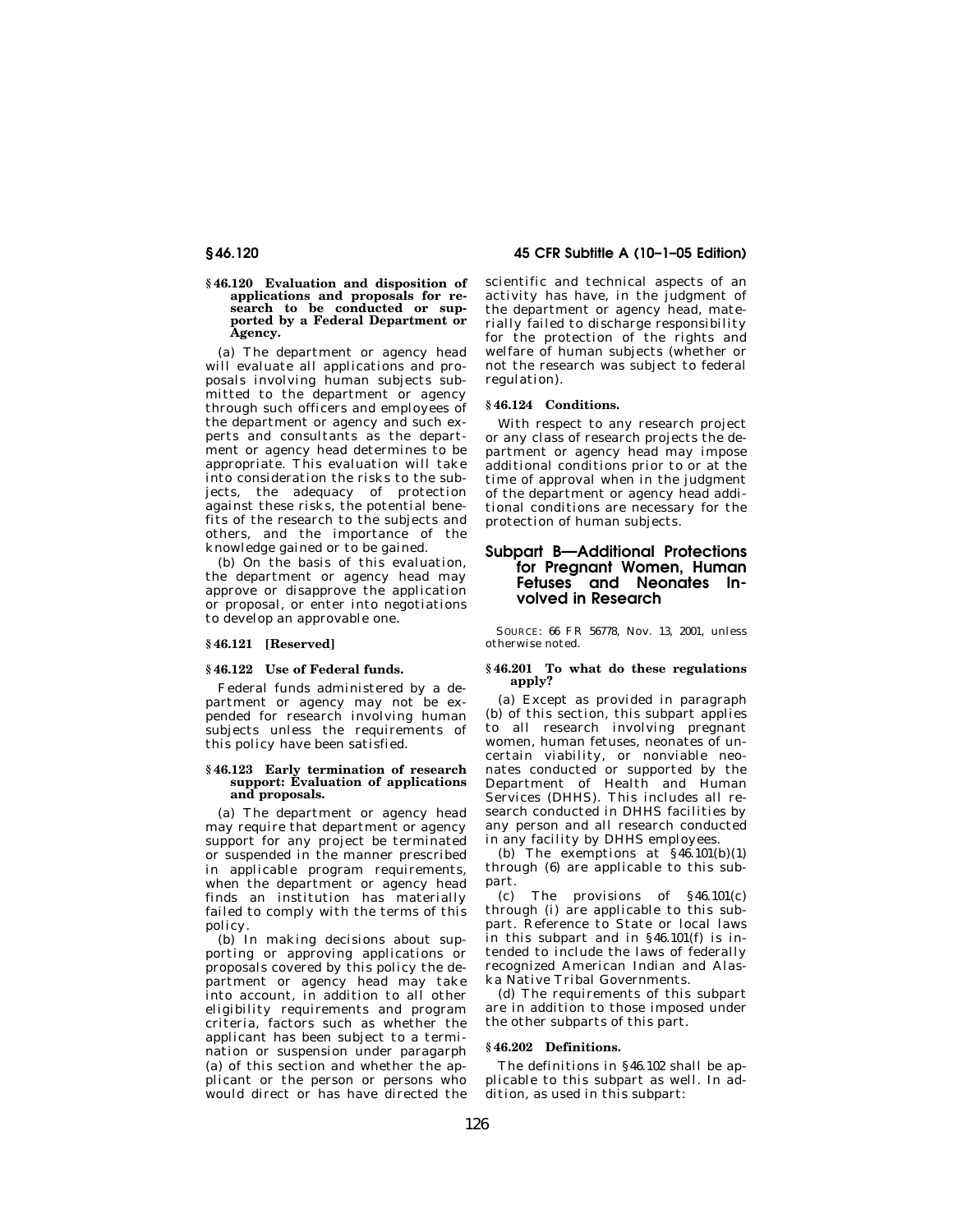(a) Dead fetus means a fetus that exhibits neither heartbeat, spontaneous respiratory activity, spontaneous movement of voluntary muscles, nor pulsation of the umbilical cord.

(b) Delivery means complete separation of the fetus from the woman by expulsion or extraction or any other means.

(c) Fetus means the product of conception from implantation until delivery.

(d) Neonate means a newborn.

(e) Nonviable neonate means a neonate after delivery that, although living, is not viable.

(f) Pregnancy encompasses the period of time from implantation until delivery. A woman shall be assumed to be pregnant if she exhibits any of the pertinent presumptive signs of pregnancy, such as missed menses, until the results of a pregnancy test are negative or until delivery.

(g) Secretary means the Secretary of Health and Human Services and any other officer or employee of the Department of Health and Human Services to whom authority has been delegated.

(h) Viable, as it pertains to the neonate, means being able, after delivery, to survive (given the benefit of available medical therapy) to the point of independently maintaining heartbeat and respiration. The Secretary may from time to time, taking into account medical advances, publish in the FEDERAL REGISTER guidelines to assist in determining whether a neonate is viable for purposes of this subpart. If a neonate is viable then it may be included in research only to the extent permitted and in accordance with the requirements of subparts A and D of this part.

### **§ 46.203 Duties of IRBs in connection with research involving pregnant women, fetuses, and neonates.**

In addition to other responsibilities assigned to IRBs under this part, each IRB shall review research covered by this subpart and approve only research which satisfies the conditions of all applicable sections of this subpart and the other subparts of this part.

## **§ 46.204 Research involving pregnant women or fetuses.**

Pregnant women or fetuses may be involved in research if all of the following conditions are met:

(a) Where scientifically appropriate, preclinical studies, including studies on pregnant animals, and clinical studies, including studies on nonpregnant women, have been conducted and provide data for assessing potential risks to pregnant women and fetuses;

(b) The risk to the fetus is caused solely by interventions or procedures that hold out the prospect of direct benefit for the woman or the fetus; or, if there is no such prospect of benefit, the risk to the fetus is not greater than minimal and the purpose of the research is the development of important biomedical knowledge which cannot be obtained by any other means;

(c) Any risk is the least possible for achieving the objectives of the research;

(d) If the research holds out the prospect of direct benefit to the pregnant woman, the prospect of a direct benefit both to the pregnant woman and the fetus, or no prospect of benefit for the woman nor the fetus when risk to the fetus is not greater than minimal and the purpose of the research is the development of important biomedical knowledge that cannot be obtained by any other means, her consent is obtained in accord with the informed consent provisions of subpart A of this part;

(e) If the research holds out the prospect of direct benefit solely to the fetus then the consent of the pregnant woman and the father is obtained in accord with the informed consent provisions of subpart A of this part, except that the father's consent need not be obtained if he is unable to consent because of unavailability, incompetence, or temporary incapacity or the pregnancy resulted from rape or incest.

(f) Each individual providing consent under paragraph (d) or (e) of this section is fully informed regarding the reasonably foreseeable impact of the research on the fetus or neonate;

(g) For children as defined in §46.402(a) who are pregnant, assent and permission are obtained in accord with the provisions of subpart D of this part;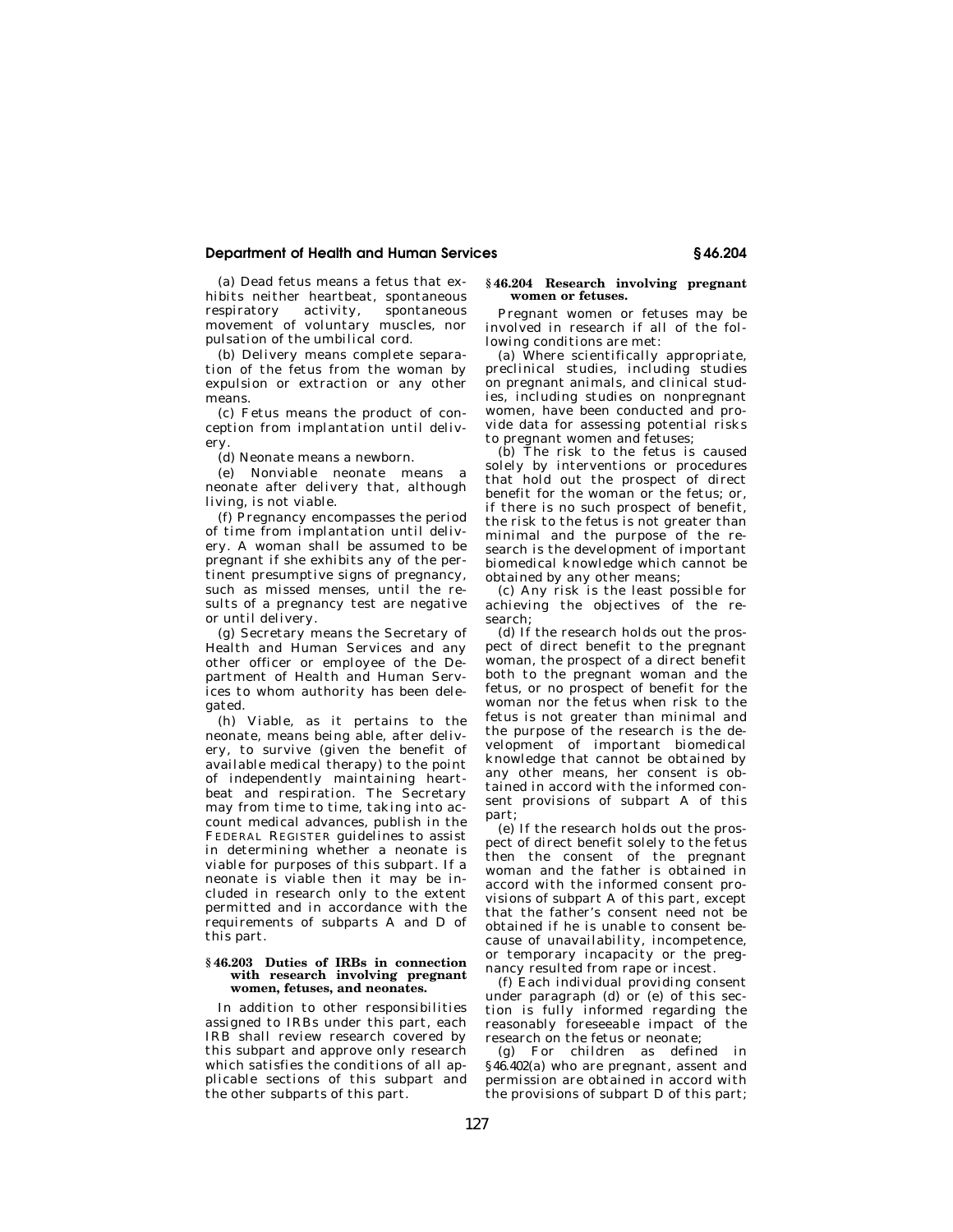**§ 46.205 45 CFR Subtitle A (10–1–05 Edition)** 

(h) No inducements, monetary or otherwise, will be offered to terminate a pregnancy;

(i) Individuals engaged in the research will have no part in any decisions as to the timing, method, or procedures used to terminate a pregnancy; and

(j) Individuals engaged in the research will have no part in determining the viability of a neonate.

#### **§ 46.205 Research involving neonates.**

(a) Neonates of uncertain viability and nonviable neonates may be involved in research if all of the following conditions are met:

(1) Where scientifically appropriate, preclinical and clinical studies have been conducted and provide data for assessing potential risks to neonates.

(2) Each individual providing consent under paragraph  $(b)(2)$  or  $(c)(5)$  of this section is fully informed regarding the reasonably foreseeable impact of the research on the neonate.

(3) Individuals engaged in the research will have no part in determining the viability of a neonate.

(4) The requirements of paragraph (b) or (c) of this section have been met as applicable.

(b) Neonates of uncertain viability. Until it has been ascertained whether or not a neonate is viable, a neonate may not be involved in research covered by this subpart unless the following additional conditions are met:

(1) The IRB determines that:

(i) The research holds out the prospect of enhancing the probability of survival of the neonate to the point of viability, and any risk is the least possible for achieving that objective, or

(ii) The purpose of the research is the development of important biomedical knowledge which cannot be obtained by other means and there will be no added risk to the neonate resulting from the research; and

(2) The legally effective informed consent of either parent of the neonate or, if neither parent is able to consent because of unavailability, incompetence, or temporary incapacity, the legally effective informed consent of either parent's legally authorized representative is obtained in accord with subpart A of this part, except that the consent of the father or his legally authorized representative need not be obtained if the pregnancy resulted from rape or incest.

(c) Nonviable neonates. After delivery nonviable neonate may not be involved in research covered by this subpart unless all of the following additional conditions are met:

(1) Vital functions of the neonate will not be artificially maintained;

(2) The research will not terminate the heartbeat or respiration of the neonate;

(3) There will be no added risk to the neonate resulting from the research;

(4) The purpose of the research is the development of important biomedical knowledge that cannot be obtained by other means; and

(5) The legally effective informed consent of both parents of the neonate is obtained in accord with subpart A of this part, except that the waiver and alteration provisions of §46.116(c) and (d) do not apply. However, if either parent is unable to consent because of unavailability, incompetence, or temporary incapacity, the informed consent of one parent of a nonviable neonate will suffice to meet the requirements of this paragraph  $(c)(5)$ , except that the consent of the father need not be obtained if the pregnancy resulted from rape or incest. The consent of a legally authorized representative of either or both of the parents of a nonviable neonate will not suffice to meet the requirements of this para $graph (c)(5)$ .

(d) Viable neonates. A neonate, after delivery, that has been determined to be viable may be included in research only to the extent permitted by and in accord with the requirements of subparts A and D of this part.

#### **§ 46.206 Research involving, after delivery, the placenta, the dead fetus or fetal material.**

(a) Research involving, after delivery, the placenta; the dead fetus; macerated fetal material; or cells, tissue, or organs excised from a dead fetus, shall be conducted only in accord with any applicable Federal, State, or local laws and regulations regarding such activities.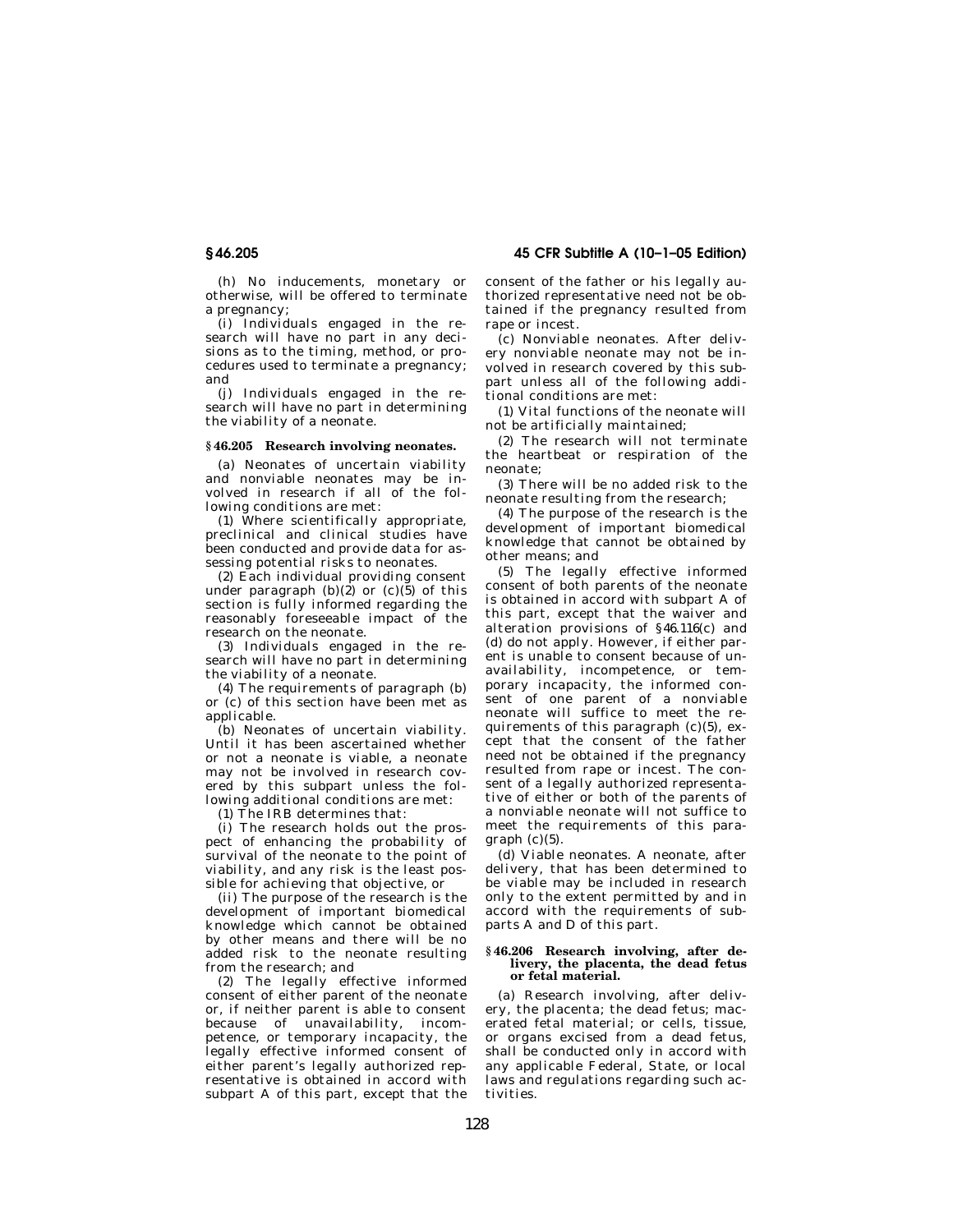(b) If information associated with material described in paragraph (a) of this section is recorded for research purposes in a manner that living individuals can be identified, directly or through identifiers linked to those individuals, those individuals are research subjects and all pertinent subparts of this part are applicable.

#### **§ 46.207 Research not otherwise approvable which presents an opportunity to understand, prevent, or alleviate a serious problem affecting the health or welfare of pregnant women, fetuses, or neonates.**

The Secretary will conduct or fund research that the IRB does not believe meets the requirements of §46.204 or § 46.205 only if:

(a) The IRB finds that the research presents a reasonable opportunity to further the understanding, prevention, or alleviation of a serious problem affecting the health or welfare of pregnant women, fetuses or neonates; and

(b) The Secretary, after consultation with a panel of experts in pertinent disciplines (for example: science, medicine, ethics, law) and following opportunity for public review and comment, including a public meeting announced in the FEDERAL REGISTER, has determined either:

(1) That the research in fact satisfies the conditions of §46.204, as applicable; or

(2) The following:

(i) The research presents a reasonable opportunity to further the understanding, prevention, or alleviation of a serious problem affecting the health or welfare of pregnant women, fetuses or neonates;

(ii) The research will be conducted in accord with sound ethical principles; and

(iii) Informed consent will be obtained in accord with the informed consent provisions of subpart A and other applicable subparts of this part.

# **Subpart C—Additional Protections Pertaining to Biomedical and Behavioral Research Involving Prisoners as Subjects**

SOURCE: 43 FR 53655, Nov. l6, l978, unless otherwise noted.

# **§ 46.301 Applicability.**

(a) The regulations in this subpart are applicable to all biomedical and behavioral research conducted or supported by the Department of Health and Human Services involving prisoners as subjects.

(b) Nothing in this subpart shall be construed as indicating that compliance with the procedures set forth herein will authorize research involving prisoners as subjects, to the extent such research is limited or barred by applicable State or local law.

(c) The requirements of this subpart are in addition to those imposed under the other subparts of this part.

### **§ 46.302 Purpose.**

Inasmuch as prisoners may be under constraints because of their incarceration which could affect their ability to make a truly voluntary and uncoerced decision whether or not to participate as subjects in research, it is the purpose of this subpart to provide additional safeguards for the protection of prisoners involved in activities to which this subpart is applicable.

# **§ 46.303 Definitions.**

As used in this subpart:

(a) *Secretary* means the Secretary of Health and Human Services and any other officer or employee of the Department of Health and Human Services to whom authority has been delegated.

(b) *DHHS* means the Department of Health and Human Services.

(c) *Prisoner* means any individual involuntarily confined or detained in a penal institution. The term is intended to encompass individuals sentenced to such an institution under a criminal or civil statute, individuals detained in other facilities by virtue of statutes or commitment procedures which provide alternatives to criminal prosecution or incarceration in a penal institution, and individuals detained pending arraignment, trial, or sentencing.

(d) *Minimal risk* is the probability and magnitude of physical or psychological harm that is normally encountered in the daily lives, or in the routine medical, dental, or psychological examination of healthy persons.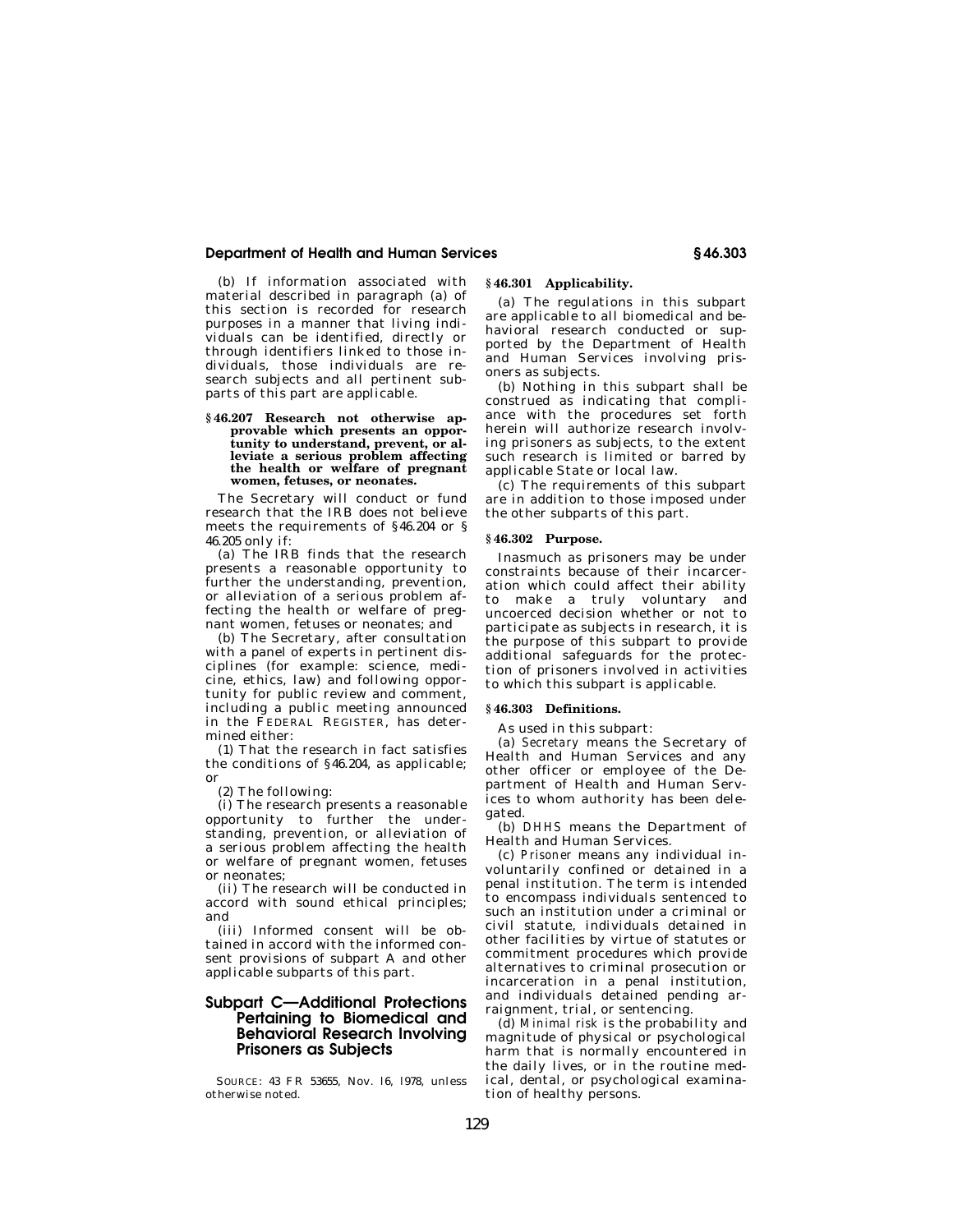## **§ 46.304 Composition of Institutional Review Boards where prisoners are involved.**

In addition to satisfying the requirements in §46.107 of this part, an Institutional Review Board, carrying out responsibilities under this part with respect to research covered by this subpart, shall also meet the following specific requirements:

(a) A majority of the Board (exclusive of prisoner members) shall have no association with the prison(s) involved, apart from their membership on the Board.

(b) At least one member of the Board shall be a prisoner, or a prisoner representative with appropriate background and experience to serve in that capacity, except that where a particular research project is reviewed by more than one Board only one Board need satisfy this requirement.

[43 FR 53655, Nov. 16, 1978, as amended at 46 FR 8386, Jan. 26, 1981]

### **§ 46.305 Additional duties of the Institutional Review Boards where prisoners are involved.**

(a) In addition to all other responsibilities prescribed for Institutional Review Boards under this part, the Board shall review research covered by this subpart and approve such research only if it finds that:

(1) The research under review represents one of the categories of research permissible under  $\frac{8}{46}$ .306(a)(2);

(2) Any possible advantages accruing to the prisoner through his or her participation in the research, when compared to the general living conditions, medical care, quality of food, amenities and opportunity for earnings in the prison, are not of such a magnitude that his or her ability to weigh the risks of the research against the value of such advantages in the limited choice environment of the prison is impaired;

(3) The risks involved in the research are commensurate with risks that would be accepted by nonprisoner volunteers;

(4) Procedures for the selection of subjects within the prison are fair to all prisoners and immune from arbitrary intervention by prison authorities or prisoners. Unless the principal

investigator provides to the Board justification in writing for following some other procedures, control subjects must be selected randomly from the group of available prisoners who meet the characteristics needed for that particular research project;

(5) The information is presented in language which is understandable to the subject population;

(6) Adequate assurance exists that parole boards will not take into account a prisoner's participation in the research in making decisions regarding parole, and each prisoner is clearly informed in advance that participation in the research will have no effect on his or her parole; and

(7) Where the Board finds there may be a need for follow-up examination or care of participants after the end of their participation, adequate provision has been made for such examination or care, taking into account the varying lengths of individual prisoners' sentences, and for informing participants of this fact.

(b) The Board shall carry out such other duties as may be assigned by the Secretary.

(c) The institution shall certify to the Secretary, in such form and manner as the Secretary may require, that the duties of the Board under this section have been fulfilled.

### **§ 46.306 Permitted research involving prisoners.**

(a) Biomedical or behavioral research conducted or supported by DHHS may involve prisoners as subjects only if:

(1) The institution responsible for the conduct of the research has certified to the Secretary that the Institutional Review Board has approved the research under §46.305 of this subpart; and

(2) In the judgment of the Secretary the proposed research involves solely the following:

(i) Study of the possible causes, effects, and processes of incarceration, and of criminal behavior, provided that the study presents no more than minimal risk and no more than inconvenience to the subjects;

(ii) Study of prisons as institutional structures or of prisoners as incarcerated persons, provided that the study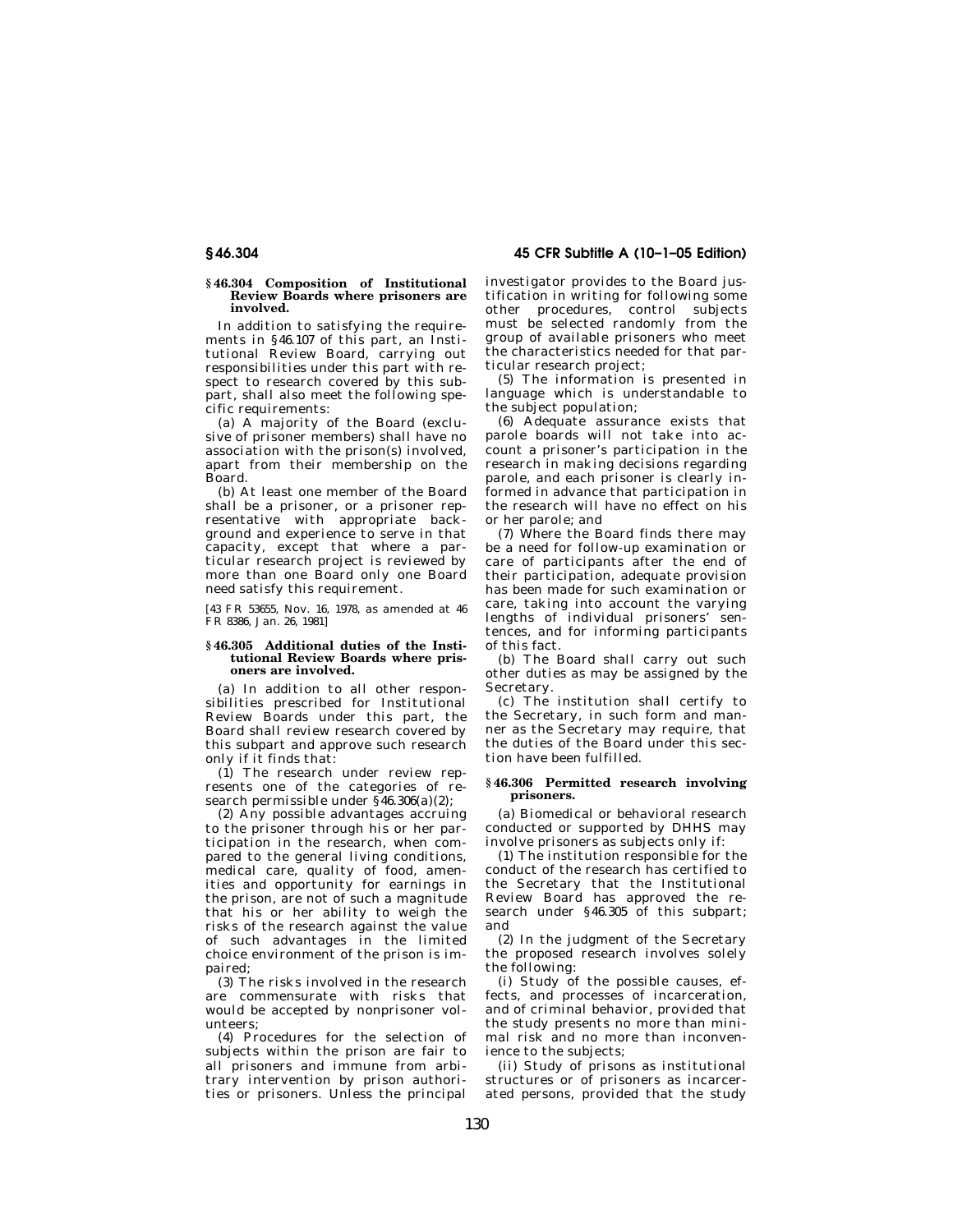presents no more than minimal risk .<br>and no more than inconvenience to the subjects;

(iii) Research on conditions particularly affecting prisoners as a class (for example, vaccine trials and other research on hepatitis which is much more prevalent in prisons than elsewhere; and research on social and psychological problems such as alcoholism, drug addiction and sexual assaults) provided that the study may proceed only after the Secretary has consulted with appropriate experts including experts in penology medicine and ethics, and published notice, in the FEDERAL REGISTER, of his intent to approve such research; or

(iv) Research on practices, both innovative and accepted, which have the intent and reasonable probability of improving the health or well-being of the subject. In cases in which those studies require the assignment of prisoners in a manner consistent with protocols approved by the IRB to control groups which may not benefit from the research, the study may proceed only after the Secretary has consulted with appropriate experts, including experts in penology medicine and ethics, and published notice, in the FEDERAL REG-ISTER, of his intent to approve such research.

(b) Except as provided in paragraph (a) of this section, biomedical or behavioral research conducted or supported by DHHS shall not involve prisoners as subjects.

# **Subpart D—Additional Protections for Children Involved as Subjects in Research**

SOURCE: 48 FR 9818, Mar. 8, 1983, unless otherwise noted.

## **§ 46.401 To what do these regulations apply?**

(a) This subpart applies to all research involving children as subjects, conducted or supported by the Department of Health and Human Services.

(1) This includes research conducted by Department employees, except that each head of an Operating Division of the Department may adopt such nonsubstantive, procedural modifications as may be appropriate from an administrative standpoint.

(2) It also includes research conducted or supported by the Department of Health and Human Services outside the United States, but in appropriate circumstances, the Secretary may, under paragraph (e) of §46.101 of Subpart A, waive the applicability of some or all of the requirements of these regulations for research of this type.

(b) Exemptions at  $§46.101(b)(1)$  and  $(b)(3)$  through  $(b)(6)$  are applicable to this subpart. The exemption at §46.101(b)(2) regarding educational tests is also applicable to this subpart. However, the exemption at  $\S 46.101(b)(2)$  for research involving survey or interview procedures or observations of public behavior does not apply to research covered by this subpart, except for research involving observation of public behavior when the investigator(s) do not participate in the activities being observed.

(c) The exceptions, additions, and provisions for waiver as they appear in paragraphs (c) through (i) of §46.101 of Subpart A are applicable to this subpart.

[48 FR 9818, Mar. 8, 1983; 56 FR 28032, June 18, 1991; 56 FR 29757, June 28, 1991]

#### **§ 46.402 Definitions.**

The definitions in §46.102 of Subpart A shall be applicable to this subpart as well. In addition, as used in this subpart:

(a) *Children* are persons who have not attained the legal age for consent to treatments or procedures involved in the research, under the applicable law of the jurisdiction in which the research will be conducted.

(b) *Assent* means a child's affirmative agreement to participate in research. Mere failure to object should not, absent affirmative agreement, be construed as assent.

(c) *Permission* means the agreement of parent(s) or guardian to the participation of their child or ward in research.

(d) *Parent* means a child's biological or adoptive parent.

(e) *Guardian* means an individual who is authorized under applicable State or local law to consent on behalf of a child to general medical care.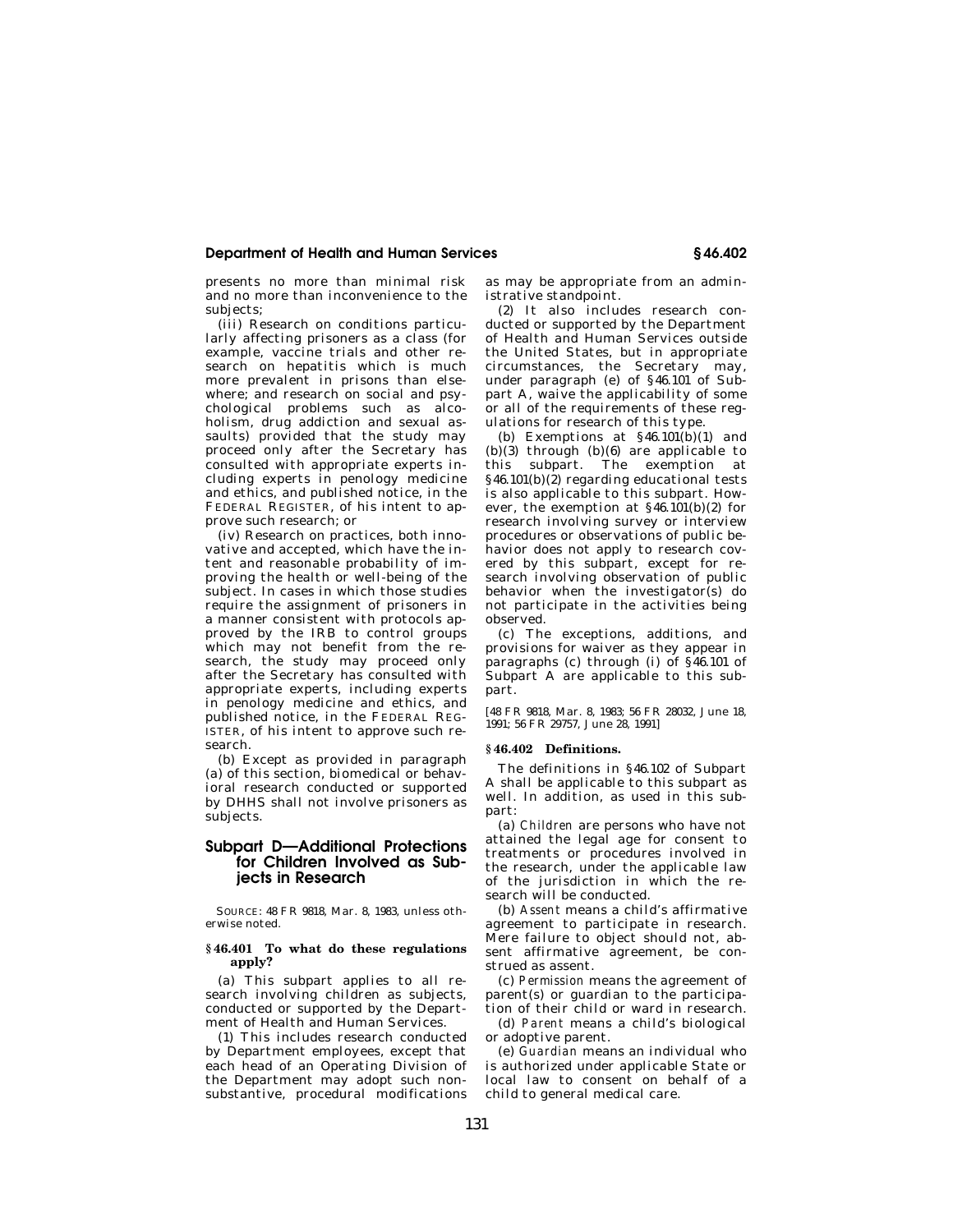# **§ 46.403 IRB duties.**

In addition to other responsibilities assigned to IRBs under this part, each IRB shall review research covered by this subpart and approve only research which satisfies the conditions of all applicable sections of this subpart.

#### **§ 46.404 Research not involving greater than minimal risk.**

HHS will conduct or fund research in which the IRB finds that no greater than minimal risk to children is presented, only if the IRB finds that adequate provisions are made for soliciting the assent of the children and the permission of their parents or guardians, as set forth in §46.408.

#### **§ 46.405 Research involving greater than minimal risk but presenting the prospect of direct benefit to the individual subjects.**

HHS will conduct or fund research in which the IRB finds that more than minimal risk to children is presented by an intervention or procedure that holds out the prospect of direct benefit for the individual subject, or by a monitoring procedure that is likely to contribute to the subject's well-being, only if the IRB finds that:

(a) The risk is justified by the anticipated benefit to the subjects;

(b) The relation of the anticipated benefit to the risk is at least as favorable to the subjects as that presented by available alternative approaches; and

(c) Adequate provisions are made for soliciting the assent of the children and permission of their parents or guardians, as set forth in §46.408.

#### **§ 46.406 Research involving greater than minimal risk and no prospect of direct benefit to individual subjects, but likely to yield generalizable knowledge about the subject's disorder or condition.**

HHS will conduct or fund research in which the IRB finds that more than minimal risk to children is presented by an intervention or procedure that does not hold out the prospect of direct benefit for the individual subject, or by a monitoring procedure which is not likely to contribute to the well-being

of the subject, only if the IRB finds that:

(a) The risk represents a minor increase over minimal risk;

(b) The intervention or procedure presents experiences to subjects that are reasonably commensurate with those inherent in their actual or expected medical, dental, psychological, social, or educational situations;

(c) The intervention or procedure is likely to yield generalizable knowledge about the subjects' disorder or condition which is of vital importance for the understanding or amelioration of the subjects' disorder or condition; and

(d) Adequate provisions are made for soliciting assent of the children and permission of their parents or guardians, as set forth in  $\S$  46.408.

#### **§ 46.407 Research not otherwise approvable which presents an opportunity to understand, prevent, or alleviate a serious problem affecting the health or welfare of children.**

HHS will conduct or fund research that the IRB does not believe meets the requirements of §46.404, §46.405, or §46.406 only if:

(a) The IRB finds that the research presents a reasonable opportunity to further the understanding, prevention, or alleviation of a serious problem affecting the health or welfare of children; and

(b) The Secretary, after consultation with a panel of experts in pertinent disciplines (for example: science, medicine, education, ethics, law) and following opportunity for public review and comment, has determined either:

(1) That the research in fact satisfies the conditions of §46.404, §46.405, or §46.406, as applicable, or

(2) The following:

(i) The research presents a reasonable opportunity to further the understanding, prevention, or alleviation of a serious problem affecting the health or welfare of children;

(ii) The research will be conducted in accordance with sound ethical principles;

(iii) Adequate provisions are made for soliciting the assent of children and the permission of their parents or guardians, as set forth in §46.408.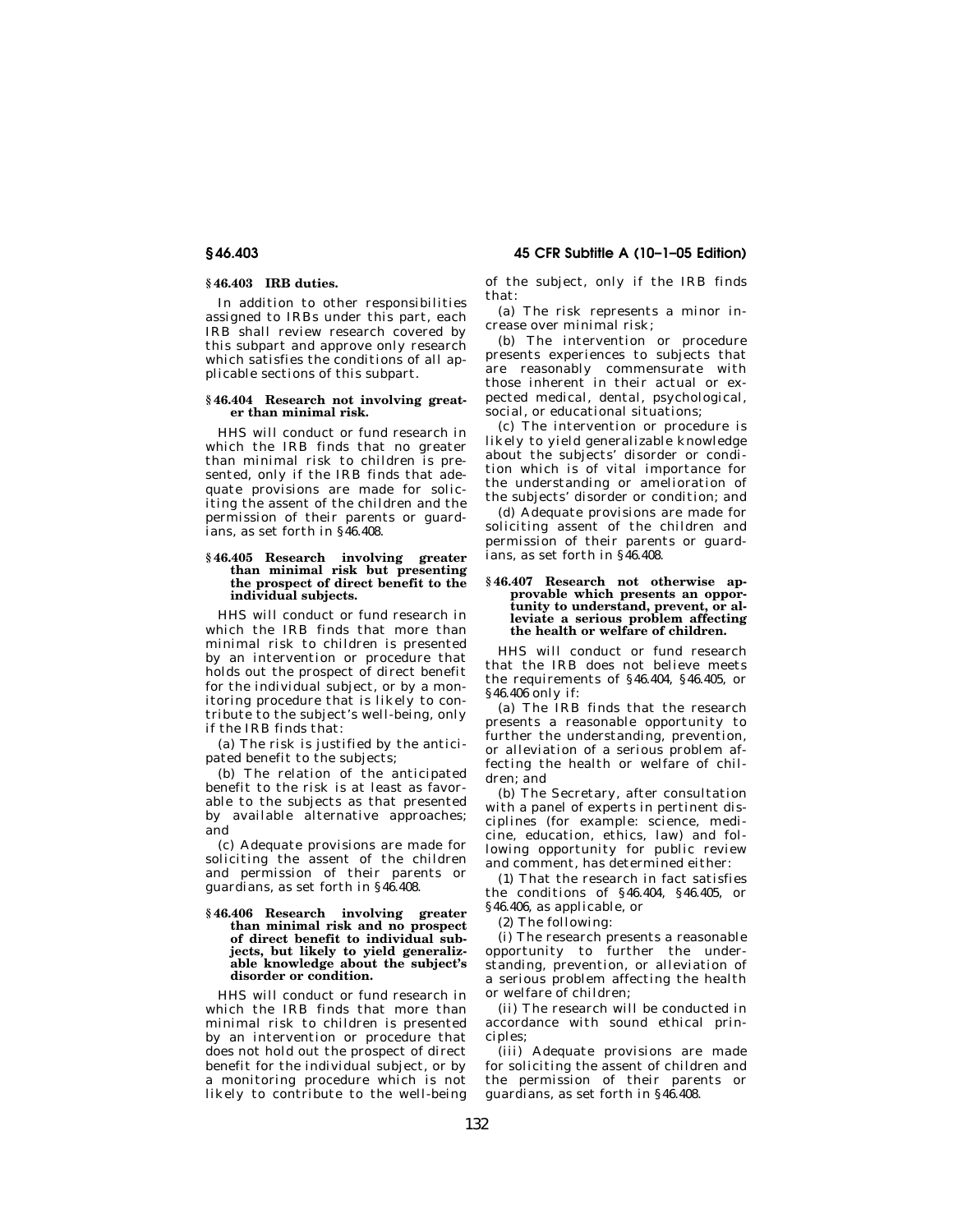### **§ 46.408 Requirements for permission by parents or guardians and for assent by children.**

(a) In addition to the determinations required under other applicable sections of this subpart, the IRB shall determine that adequate provisions are made for soliciting the assent of the children, when in the judgment of the IRB the children are capable of providing assent. In determining whether children are capable of assenting, the IRB shall take into account the ages, maturity, and psychological state of the children involved. This judgment may be made for all children to be involved in research under a particular protocol, or for each child, as the IRB deems appropriate. If the IRB determines that the capability of some or all of the children is so limited that they cannot reasonably be consulted or that the intervention or procedure involved in the research holds out a prospect of direct benefit that is important to the health or well-being of the children and is available only in the context of the research, the assent of the children is not a necessary condition for proceeding with the research. Even where the IRB determines that the subjects are capable of assenting, the IRB may still waive the assent requirement under circumstances in which consent may be waived in accord with §46.116 of Subpart A.

(b) In addition to the determinations required under other applicable sections of this subpart, the IRB shall determine, in accordance with and to the extent that consent is required by §46.116 of Subpart A, that adequate provisions are made for soliciting the permission of each child's parents or guardian. Where parental permission is to be obtained, the IRB may find that the permission of one parent is sufficient for research to be conducted under §46.404 or §46.405. Where research is covered by §§46.406 and 46.407 and permission is to be obtained from parents, both parents must give their permission unless one parent is deceased, unknown, incompetent, or not reasonably available, or when only one parent has legal responsibility for the care and custody of the child.

(c) In addition to the provisions for waiver contained in §46.116 of Subpart A, if the IRB determines that a research protocol is designed for conditions or for a subject population for which parental or guardian permission is not a reasonable requirement to protect the subjects (for example, neglected or abused children), it may waive the consent requirements in Subpart A of this part and paragraph (b) of this section, provided an appropriate mechanism for protecting the children who will participate as subjects in the research is substituted, and provided further that the waiver is not inconsistent with Federal, state or local law. The choice of an appropriate mechanism would depend upon the nature and purpose of the activities described in the protocol, the risk and anticipated benefit to the research subjects, and their age, maturity, status, and condition.

(d) Permission by parents or guardians shall be documented in accordance with and to the extent required by §46.117 of Subpart A.

(e) When the IRB determines that assent is required, it shall also determine whether and how assent must be documented.

# **§ 46.409 Wards.**

(a) Children who are wards of the state or any other agency, institution, or entity can be included in research approved under §46.406 or §46.407 only if such research is:

(1) Related to their status as wards; or

(2) Conducted in schools, camps, hospitals, institutions, or similar settings in which the majority of children involved as subjects are not wards.

(b) If the research is approved under paragraph (a) of this section, the IRB shall require appointment of an advocate for each child who is a ward, in addition to any other individual acting on behalf of the child as guardian or in loco parentis. One individual may serve as advocate for more than one child. The advocate shall be an individual who has the background and experience to act in, and agrees to act in, the best interests of the child for the duration of the child's participation in the research and who is not associated in any way (except in the role as advocate or member of the IRB) with the research,